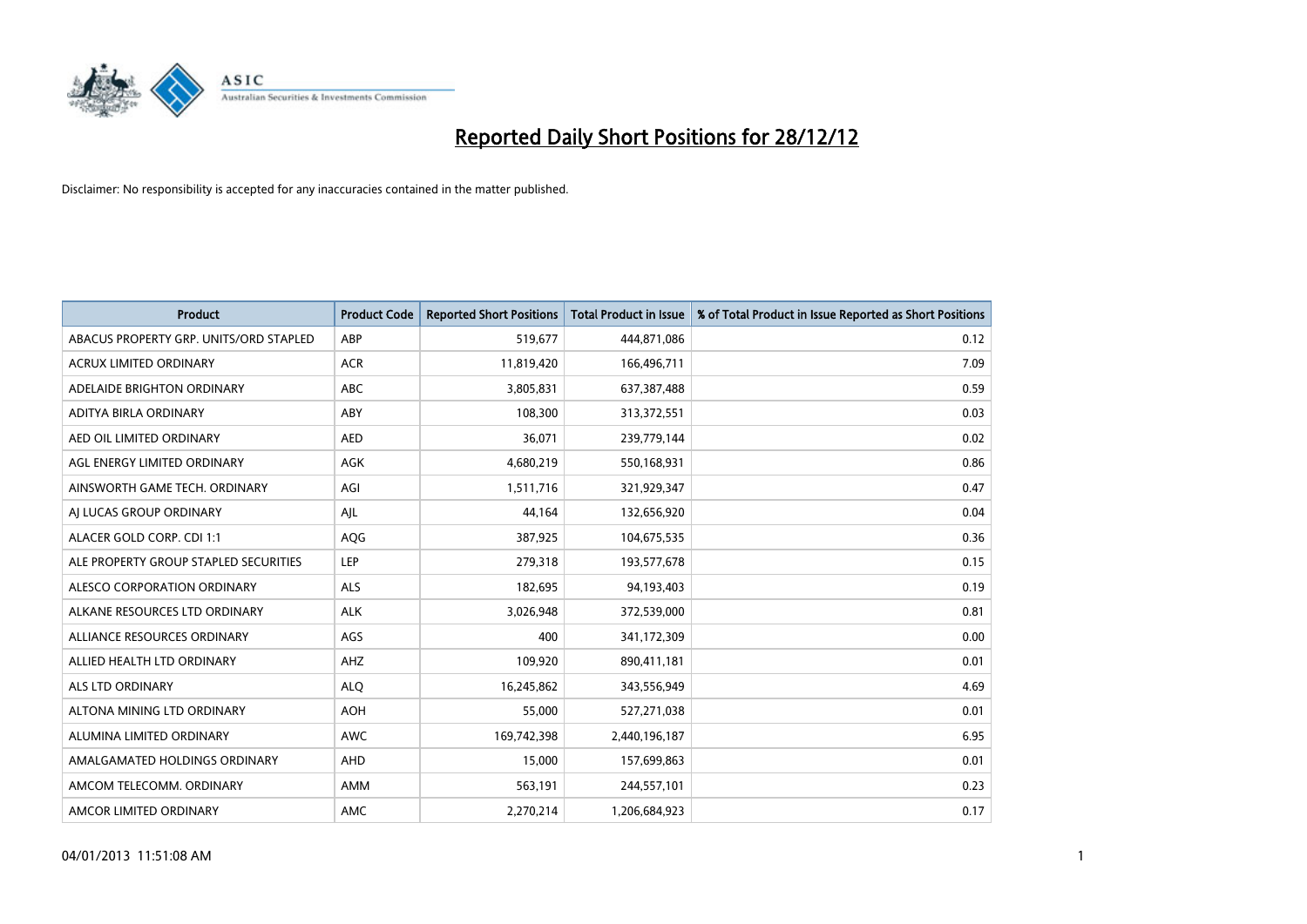

| <b>Product</b>                          | <b>Product Code</b> | <b>Reported Short Positions</b> | <b>Total Product in Issue</b> | % of Total Product in Issue Reported as Short Positions |
|-----------------------------------------|---------------------|---------------------------------|-------------------------------|---------------------------------------------------------|
| AMP LIMITED ORDINARY                    | AMP                 | 7,295,658                       | 2,930,423,546                 | 0.21                                                    |
| AMPELLA MINING ORDINARY                 | <b>AMX</b>          | 1,998,754                       | 247,500,493                   | 0.80                                                    |
| ANGLOGOLD ASHANTI CDI 5:1               | AGG                 | 500                             | 89,207,765                    | 0.00                                                    |
| ANSELL LIMITED ORDINARY                 | <b>ANN</b>          | 3,349,760                       | 130,768,652                   | 2.55                                                    |
| ANTARES ENERGY LTD ORDINARY             | <b>AZZ</b>          | 320,322                         | 257,000,000                   | 0.12                                                    |
| ANZ BANKING GRP LTD ORDINARY            | ANZ                 | 5,041,512                       | 2,743,588,302                 | 0.15                                                    |
| APA GROUP STAPLED SECURITIES            | <b>APA</b>          | 9,291,736                       | 827,350,325                   | 1.12                                                    |
| APA SUB GRP STAPLED SECURITY            | <b>HDF</b>          | 381,758                         | 560,324,158                   | 0.07                                                    |
| APN NEWS & MEDIA ORDINARY               | <b>APN</b>          | 19,371,447                      | 661,526,586                   | 2.92                                                    |
| AQUARIUS PLATINUM. ORDINARY             | <b>AOP</b>          | 10,862,538                      | 486,851,336                   | 2.24                                                    |
| AQUILA RESOURCES ORDINARY               | <b>AQA</b>          | 7,804,222                       | 411,804,442                   | 1.89                                                    |
| ARAFURA RESOURCE LTD ORDINARY           | <b>ARU</b>          | 2,491,563                       | 441,270,644                   | 0.57                                                    |
| ARB CORPORATION ORDINARY                | <b>ARP</b>          | 93,346                          | 72,481,302                    | 0.12                                                    |
| ARDENT LEISURE GROUP STAPLED SECURITIES | AAD                 | 829,631                         | 397,774,513                   | 0.21                                                    |
| ARISTOCRAT LEISURE ORDINARY             | <b>ALL</b>          | 11,456,485                      | 551,418,047                   | 2.08                                                    |
| ARRIUM LTD ORDINARY                     | ARI                 | 5,189,627                       | 1,351,527,328                 | 0.37                                                    |
| ASCIANO LIMITED ORDINARY                | <b>AIO</b>          | 6,107,731                       | 975,385,664                   | 0.63                                                    |
| ASG GROUP LIMITED ORDINARY              | <b>ASZ</b>          | 690,266                         | 206,720,839                   | 0.33                                                    |
| ASPEN GROUP ORD/UNITS STAPLED           | <b>APZ</b>          | 87,623                          | 1,197,188,521                 | 0.00                                                    |
| ASPIRE MINING LTD ORDINARY              | <b>AKM</b>          | 42,061                          | 620,594,556                   | 0.01                                                    |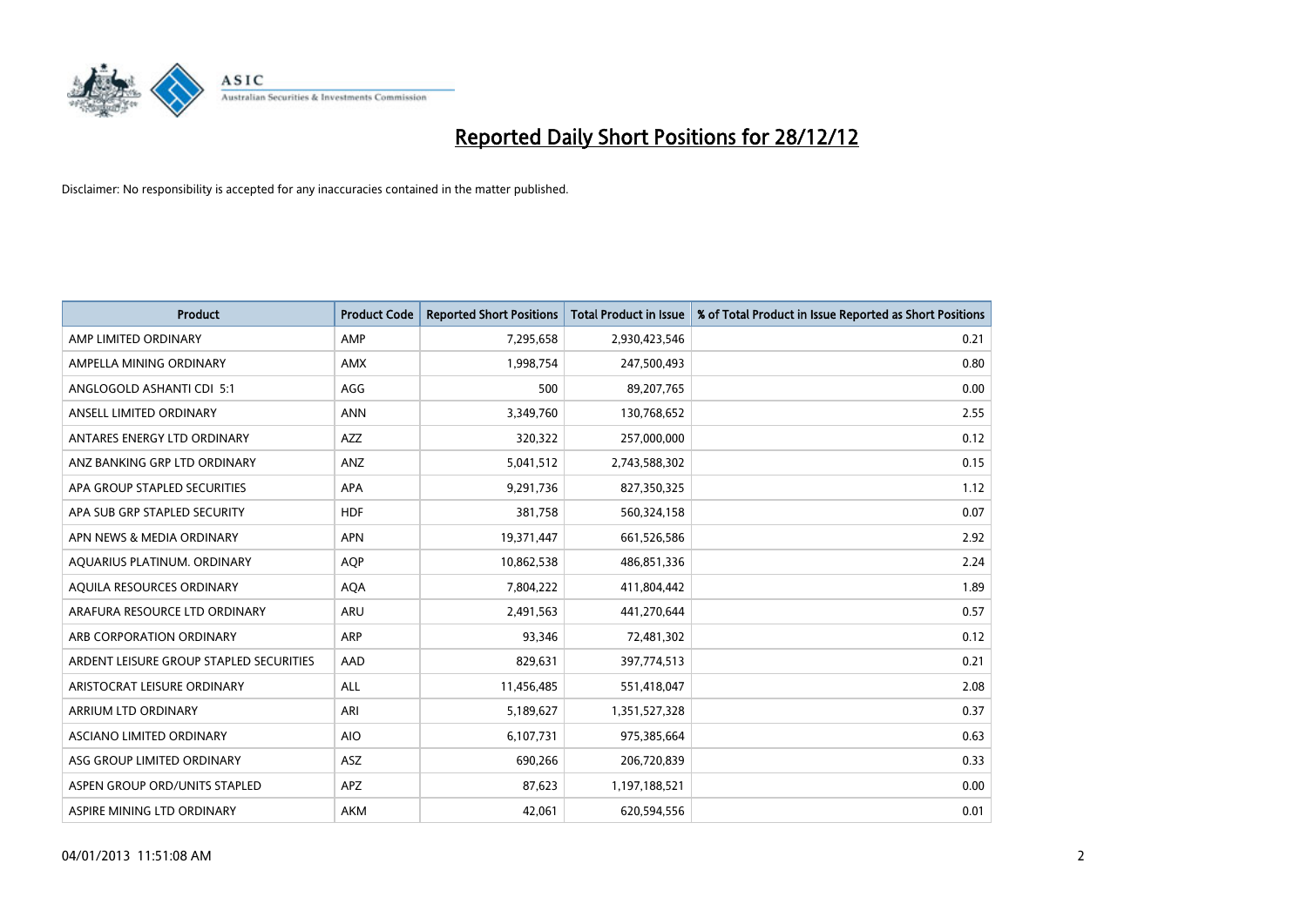

| <b>Product</b>                          | <b>Product Code</b> | <b>Reported Short Positions</b> | <b>Total Product in Issue</b> | % of Total Product in Issue Reported as Short Positions |
|-----------------------------------------|---------------------|---------------------------------|-------------------------------|---------------------------------------------------------|
| ASTRO JAP PROP GROUP STAPLED SECURITIES | AJA                 | 2,229                           | 58,445,002                    | 0.00                                                    |
| ASX LIMITED ORDINARY                    | <b>ASX</b>          | 3,713,992                       | 175,136,729                   | 2.10                                                    |
| ATLAS IRON LIMITED ORDINARY             | <b>AGO</b>          | 5,817,287                       | 909,718,409                   | 0.63                                                    |
| AURIZON HOLDINGS LTD ORDINARY           | AZJ                 | 15,089,800                      | 2,137,284,503                 | 0.68                                                    |
| <b>AURORA OIL &amp; GAS ORDINARY</b>    | <b>AUT</b>          | 6,150,972                       | 447,885,778                   | 1.37                                                    |
| AUSDRILL LIMITED ORDINARY               | <b>ASL</b>          | 5,935,425                       | 309,451,963                   | 1.92                                                    |
| AUSENCO LIMITED ORDINARY                | <b>AAX</b>          | 1,098,791                       | 123,872,665                   | 0.89                                                    |
| AUSTAL LIMITED ORDINARY                 | ASB                 | 2,959,077                       | 319,876,994                   | 0.92                                                    |
| AUSTIN ENGINEERING ORDINARY             | <b>ANG</b>          | 452,895                         | 72,314,403                    | 0.61                                                    |
| AUSTRALAND PROPERTY STAPLED SECURITY    | <b>ALZ</b>          | 552,659                         | 576,846,597                   | 0.09                                                    |
| AUSTRALIAN AGRICULT. ORDINARY           | AAC                 | 653,232                         | 312,905,085                   | 0.21                                                    |
| AUSTRALIAN INFRASTR, UNITS/ORDINARY     | <b>AIX</b>          | 779,488                         | 620,733,944                   | 0.13                                                    |
| AUSTRALIAN PHARM. ORDINARY              | API                 | 313,340                         | 488,115,883                   | 0.07                                                    |
| AUTOMOTIVE HOLDINGS ORDINARY            | AHE                 | 18,160                          | 260,579,682                   | 0.00                                                    |
| AVIENNINGS LIMITED ORDINARY             | AVI                 | 175,000                         | 274,588,694                   | 0.06                                                    |
| AWE LIMITED ORDINARY                    | <b>AWE</b>          | 4,154,484                       | 522,116,985                   | 0.79                                                    |
| AZIMUTH RES LTD ORDINARY                | <b>AZH</b>          | 1,265,806                       | 424,626,680                   | 0.30                                                    |
| BANDANNA ENERGY ORDINARY                | <b>BND</b>          | 14,682,461                      | 528,481,199                   | 2.78                                                    |
| BANK OF QUEENSLAND. ORDINARY            | <b>BOQ</b>          | 6,446,441                       | 312,878,919                   | 2.05                                                    |
| <b>BANNERMAN RESOURCES ORDINARY</b>     | <b>BMN</b>          | 87,150                          | 305,334,385                   | 0.03                                                    |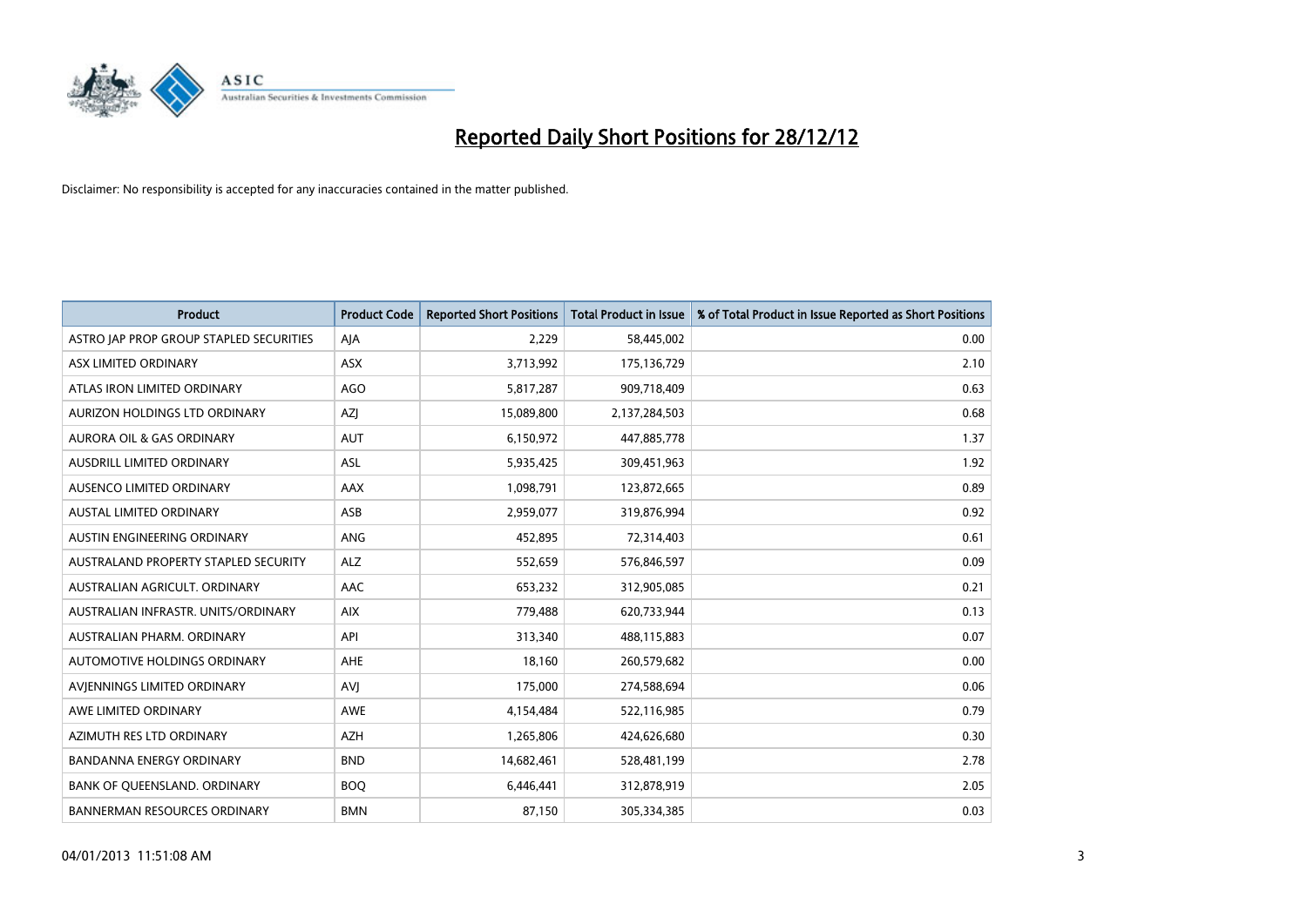

| <b>Product</b>                       | <b>Product Code</b> | <b>Reported Short Positions</b> | <b>Total Product in Issue</b> | % of Total Product in Issue Reported as Short Positions |
|--------------------------------------|---------------------|---------------------------------|-------------------------------|---------------------------------------------------------|
| <b>BASE RES LIMITED ORDINARY</b>     | <b>BSE</b>          | 4,832                           | 560,440,029                   | 0.00                                                    |
| BATHURST RESOURCES ORDINARY          | <b>BTU</b>          | 39,496,610                      | 697,247,997                   | 5.67                                                    |
| <b>BC IRON LIMITED ORDINARY</b>      | <b>BCI</b>          | 191,779                         | 119,440,150                   | 0.16                                                    |
| BEACH ENERGY LIMITED ORDINARY        | <b>BPT</b>          | 17,144,401                      | 1,263,677,572                 | 1.36                                                    |
| BEADELL RESOURCE LTD ORDINARY        | <b>BDR</b>          | 6,286,697                       | 742,204,752                   | 0.85                                                    |
| BENDIGO AND ADELAIDE ORDINARY        | <b>BEN</b>          | 8,570,261                       | 402,311,212                   | 2.12                                                    |
| BERKELEY RESOURCES ORDINARY          | <b>BKY</b>          | 69.206                          | 179,393,273                   | 0.04                                                    |
| <b>BHP BILLITON LIMITED ORDINARY</b> | <b>BHP</b>          | 10,770,940                      | 3,211,691,105                 | 0.31                                                    |
| <b>BILLABONG ORDINARY</b>            | <b>BBG</b>          | 5,228,546                       | 478,944,292                   | 1.10                                                    |
| <b>BLACKTHORN RESOURCES ORDINARY</b> | <b>BTR</b>          | 180,610                         | 164,285,950                   | 0.11                                                    |
| BLUESCOPE STEEL LTD ORDINARY         | <b>BSL</b>          | 1,242,799                       | 558,243,305                   | 0.22                                                    |
| <b>BOART LONGYEAR ORDINARY</b>       | <b>BLY</b>          | 2,422,532                       | 461,163,412                   | 0.51                                                    |
| <b>BORAL LIMITED, ORDINARY</b>       | <b>BLD</b>          | 40,892,939                      | 766,235,816                   | 5.32                                                    |
| <b>BOUGAINVILLE COPPER ORDINARY</b>  | <b>BOC</b>          |                                 | 401,062,500                   | 0.00                                                    |
| <b>BRADKEN LIMITED ORDINARY</b>      | <b>BKN</b>          | 10,521,902                      | 169,240,662                   | 6.21                                                    |
| <b>BRAMBLES LIMITED ORDINARY</b>     | <b>BXB</b>          | 5,133,782                       | 1,556,588,785                 | 0.31                                                    |
| <b>BREVILLE GROUP LTD ORDINARY</b>   | <b>BRG</b>          | 819,210                         | 130,095,322                   | 0.63                                                    |
| <b>BRICKWORKS LIMITED ORDINARY</b>   | <b>BKW</b>          | 61,462                          | 147,818,132                   | 0.04                                                    |
| <b>BROCKMAN MINING LTD ORDINARY</b>  | <b>BCK</b>          | 91,872                          | 7,224,094,327                 | 0.00                                                    |
| BT INVESTMENT MNGMNT ORDINARY        | <b>BTT</b>          | 63.883                          | 274,214,460                   | 0.02                                                    |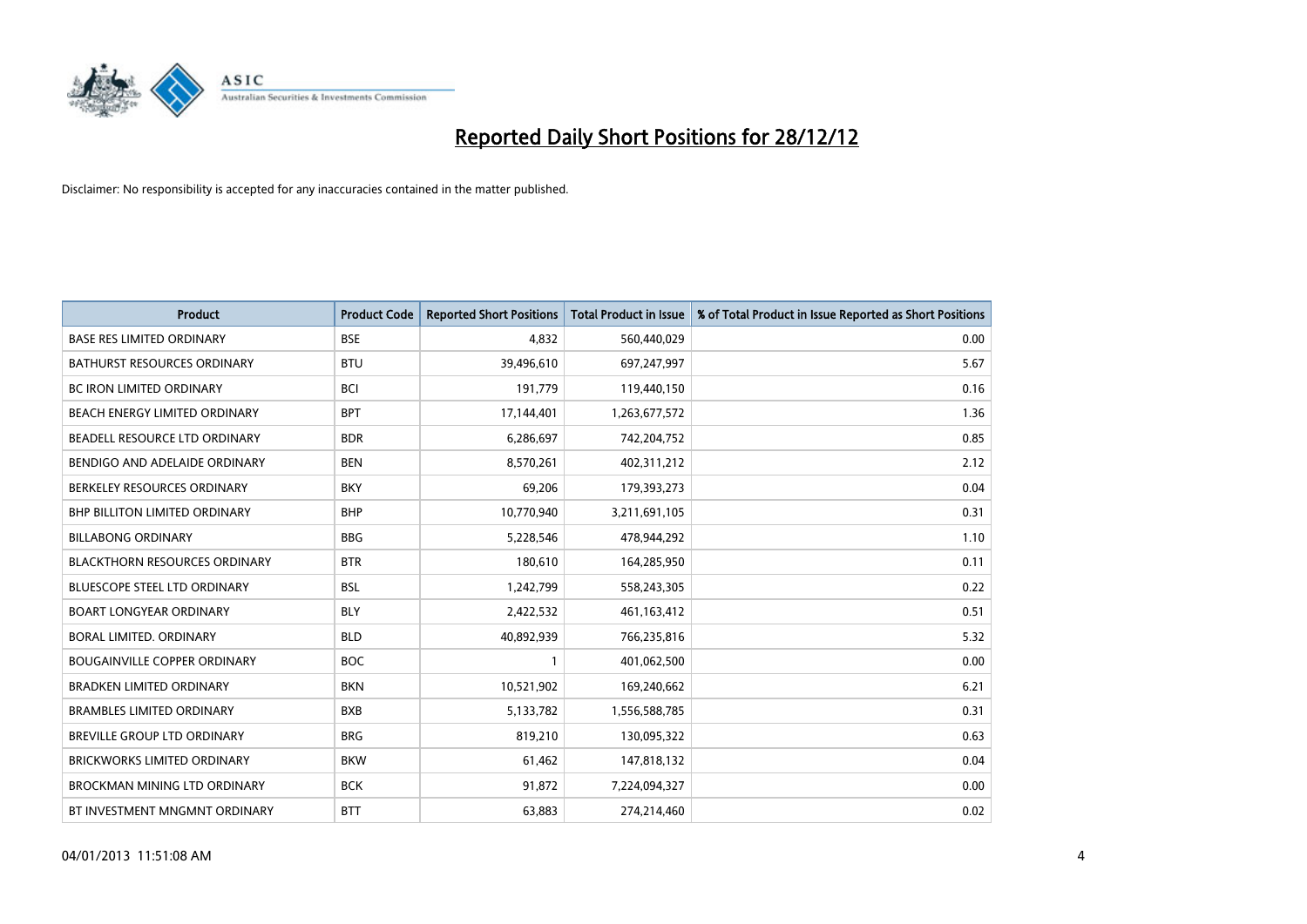

| <b>Product</b>                          | <b>Product Code</b> | <b>Reported Short Positions</b> | <b>Total Product in Issue</b> | % of Total Product in Issue Reported as Short Positions |
|-----------------------------------------|---------------------|---------------------------------|-------------------------------|---------------------------------------------------------|
| <b>BUCCANEER ENERGY LTD ORDINARY</b>    | <b>BCC</b>          | 508,400                         | 1,321,445,371                 | 0.04                                                    |
| <b>BURU ENERGY ORDINARY</b>             | <b>BRU</b>          | 11,620,639                      | 273,769,554                   | 4.24                                                    |
| <b>BWP TRUST ORDINARY UNITS</b>         | <b>BWP</b>          | 3,469,452                       | 533,645,790                   | 0.65                                                    |
| CABCHARGE AUSTRALIA ORDINARY            | CAB                 | 5,904,445                       | 120,430,683                   | 4.89                                                    |
| <b>CALIBRE GROUP LTD ORDINARY</b>       | <b>CGH</b>          | 513,535                         | 307,378,401                   | 0.17                                                    |
| CALTEX AUSTRALIA ORDINARY               | <b>CTX</b>          | 4,967,081                       | 270,000,000                   | 1.82                                                    |
| CAPE LAMBERT RES LTD ORDINARY           | <b>CFE</b>          | 826,608                         | 689,108,792                   | 0.13                                                    |
| CARABELLA RES LTD ORDINARY              | <b>CLR</b>          | 51,371                          | 152,361,547                   | 0.03                                                    |
| <b>CARBON ENERGY ORDINARY</b>           | <b>CNX</b>          | 48,071                          | 778,451,954                   | 0.01                                                    |
| <b>CARDNO LIMITED ORDINARY</b>          | CDD                 | 5,751,197                       | 141,133,512                   | 4.08                                                    |
| CARINDALE PROPERTY UNIT                 | <b>CDP</b>          | 8,000                           | 70,000,000                    | 0.01                                                    |
| CARNARVON PETROLEUM ORDINARY            | <b>CVN</b>          | 1,323,756                       | 937,257,700                   | 0.13                                                    |
| CARSALES.COM LTD ORDINARY               | <b>CRZ</b>          | 6,919,522                       | 235,768,495                   | 2.94                                                    |
| <b>CEDAR WOODS PROP. ORDINARY</b>       | <b>CWP</b>          | 5,001                           | 73,047,793                    | 0.01                                                    |
| CENTRAL PETROLEUM ORDINARY              | <b>CTP</b>          | 506,268                         | 1,386,978,365                 | 0.04                                                    |
| CENTRO RETAIL AUST ORD/UNIT STAPLED SEC | <b>CRF</b>          | 4,542,316                       | 1,427,391,696                 | 0.32                                                    |
| <b>CERAMIC FUEL CELLS ORDINARY</b>      | <b>CFU</b>          | 390                             | 1,559,231,320                 | 0.00                                                    |
| CFS RETAIL TRUST GRP STAPLED SECURITIES | <b>CFX</b>          | 34,022,661                      | 2,828,495,659                 | 1.20                                                    |
| CHALLENGER DIV.PRO. STAPLED UNITS       | <b>CDI</b>          | 53,846                          | 214,101,013                   | 0.02                                                    |
| CHALLENGER LIMITED ORDINARY             | <b>CGF</b>          | 2,514,590                       | 544,652,710                   | 0.46                                                    |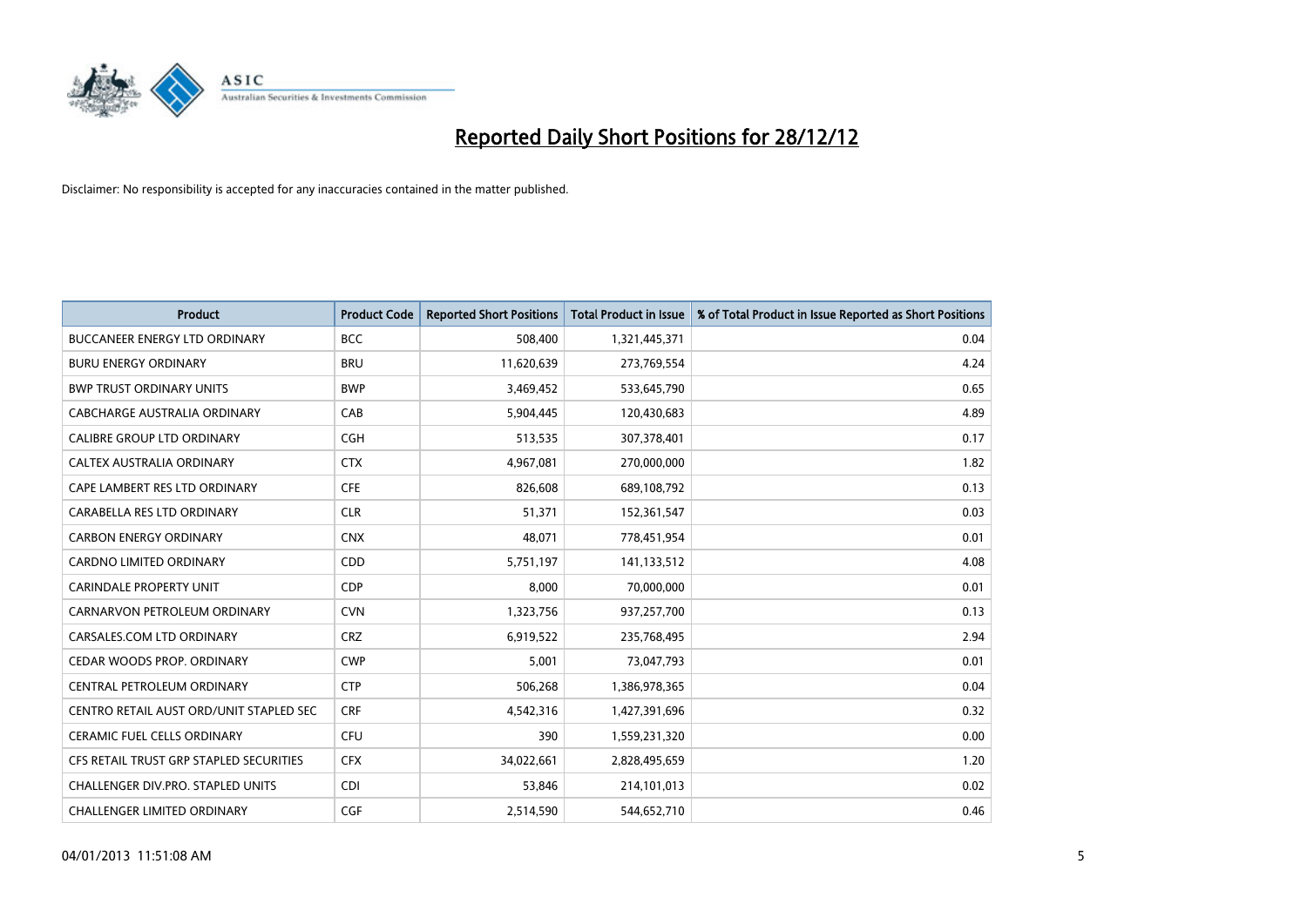

| <b>Product</b>                          | <b>Product Code</b> | <b>Reported Short Positions</b> | <b>Total Product in Issue</b> | % of Total Product in Issue Reported as Short Positions |
|-----------------------------------------|---------------------|---------------------------------|-------------------------------|---------------------------------------------------------|
| CHARTER HALL GROUP STAPLED US PROHIBIT. | <b>CHC</b>          | 453,555                         | 298,730,356                   | 0.16                                                    |
| <b>CHARTER HALL RETAIL UNITS</b>        | <b>COR</b>          | 804,574                         | 334,098,571                   | 0.22                                                    |
| <b>CHORUS LIMITED ORDINARY</b>          | <b>CNU</b>          | 984,159                         | 385,082,123                   | 0.26                                                    |
| CITIGOLD CORP LTD ORDINARY              | <b>CTO</b>          | 307,971                         | 1,352,907,765                 | 0.02                                                    |
| <b>CLOUGH LIMITED ORDINARY</b>          | <b>CLO</b>          | 115,395                         | 775,259,839                   | 0.02                                                    |
| <b>CNPR GRP UNITS/ORD STAPLED</b>       | <b>CNP</b>          | 2,537                           | 972,414,514                   | 0.00                                                    |
| COAL OF AFRICA LTD ORDINARY             | <b>CZA</b>          | 67,650                          | 800,951,034                   | 0.01                                                    |
| <b>COALSPUR MINES LTD ORDINARY</b>      | <b>CPL</b>          | 12,528,150                      | 620,729,899                   | 2.04                                                    |
| COCA-COLA AMATIL ORDINARY               | <b>CCL</b>          | 3,599,805                       | 762,133,414                   | 0.46                                                    |
| <b>COCHLEAR LIMITED ORDINARY</b>        | <b>COH</b>          | 4,972,531                       | 57,026,689                    | 8.71                                                    |
| <b>COCKATOO COAL ORDINARY</b>           | <b>COK</b>          | 13,870,557                      | 1,016,746,908                 | 1.37                                                    |
| <b>CODAN LIMITED ORDINARY</b>           | <b>CDA</b>          | 50,795                          | 176,862,573                   | 0.03                                                    |
| COMMONWEALTH BANK, ORDINARY             | <b>CBA</b>          | 14,697,496                      | 1,609,180,841                 | 0.89                                                    |
| <b>COMMONWEALTH PROP ORDINARY UNITS</b> | <b>CPA</b>          | 9,684,853                       | 2,347,003,413                 | 0.41                                                    |
| <b>COMPASS RESOURCES ORDINARY</b>       | <b>CMR</b>          | 7,472                           | 1,403,744,100                 | 0.00                                                    |
| COMPUTERSHARE LTD ORDINARY              | <b>CPU</b>          | 11,634,006                      | 555,664,059                   | 2.07                                                    |
| CONTINENTAL COAL LTD ORDINARY           | CCC                 | 983                             | 473,061,772                   | 0.00                                                    |
| COOPER ENERGY LTD ORDINARY              | COE                 | 237,304                         | 328,694,257                   | 0.07                                                    |
| <b>CREDIT CORP GROUP ORDINARY</b>       | <b>CCP</b>          | 43,644                          | 45,932,899                    | 0.10                                                    |
| <b>CROMWELL PROP STAPLED SECURITIES</b> | <b>CMW</b>          | 13,457,411                      | 1,407,704,638                 | 0.94                                                    |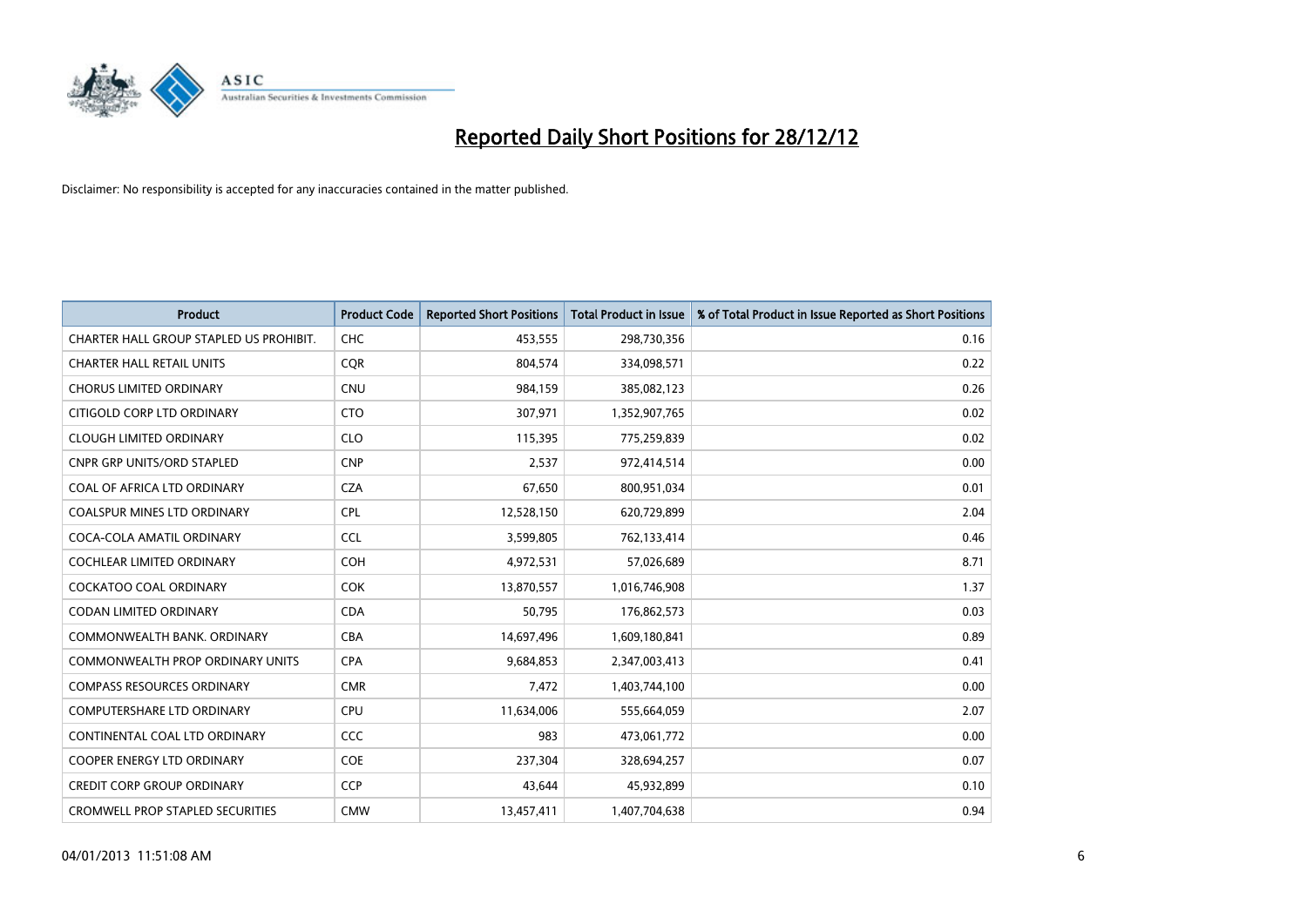

| <b>Product</b>                     | <b>Product Code</b> | <b>Reported Short Positions</b> | <b>Total Product in Issue</b> | % of Total Product in Issue Reported as Short Positions |
|------------------------------------|---------------------|---------------------------------|-------------------------------|---------------------------------------------------------|
| <b>CROWN LIMITED ORDINARY</b>      | <b>CWN</b>          | 7,445,259                       | 728,394,185                   | 1.01                                                    |
| <b>CSG LIMITED ORDINARY</b>        | CSV                 | 423,886                         | 278,394,845                   | 0.16                                                    |
| <b>CSL LIMITED ORDINARY</b>        | <b>CSL</b>          | 2,325,001                       | 498,756,024                   | 0.46                                                    |
| <b>CSR LIMITED ORDINARY</b>        | <b>CSR</b>          | 42,753,845                      | 506,000,315                   | 8.45                                                    |
| <b>CUDECO LIMITED ORDINARY</b>     | CDU                 | 5,425,948                       | 188,943,961                   | 2.86                                                    |
| DART ENERGY LTD ORDINARY           | <b>DTE</b>          | 15,287,508                      | 878,168,388                   | 1.73                                                    |
| DAVID JONES LIMITED ORDINARY       | <b>DIS</b>          | 56,697,772                      | 531,788,775                   | 10.64                                                   |
| DECMIL GROUP LIMITED ORDINARY      | <b>DCG</b>          | 995,813                         | 168,203,219                   | 0.59                                                    |
| DEXUS PROPERTY GROUP STAPLED UNITS | <b>DXS</b>          | 13,091,314                      | 4,839,024,176                 | 0.26                                                    |
| DISCOVERY METALS LTD ORDINARY      | <b>DML</b>          | 2,770,293                       | 486,986,451                   | 0.57                                                    |
| DOMINO PIZZA ENTERPR ORDINARY      | <b>DMP</b>          | 74,305                          | 70,192,674                    | 0.10                                                    |
| DORAY MINERALS LTD ORDINARY        | <b>DRM</b>          | 105,000                         | 139,200,101                   | 0.08                                                    |
| DOWNER EDI LIMITED ORDINARY        | <b>DOW</b>          | 7,831,778                       | 429,100,296                   | 1.81                                                    |
| DRILLSEARCH ENERGY ORDINARY        | <b>DLS</b>          | 1,399,359                       | 427,353,371                   | 0.32                                                    |
| DUET GROUP STAPLED US PROHIBIT.    | <b>DUE</b>          | 8,608,483                       | 1,158,216,750                 | 0.73                                                    |
| DULUXGROUP LIMITED ORDINARY        | <b>DLX</b>          | 9,030,138                       | 374,507,181                   | 2.41                                                    |
| <b>DWS LTD ORDINARY</b>            | <b>DWS</b>          | 100,658                         | 132,362,763                   | 0.08                                                    |
| ECHO ENTERTAINMENT ORDINARY        | <b>EGP</b>          | 9,500,797                       | 825,672,730                   | 1.13                                                    |
| <b>ELDERS LIMITED ORDINARY</b>     | <b>ELD</b>          | 19,099,354                      | 448,598,480                   | 4.27                                                    |
| ELEMENTAL MINERALS ORDINARY        | <b>ELM</b>          | 11,087                          | 288,587,228                   | 0.00                                                    |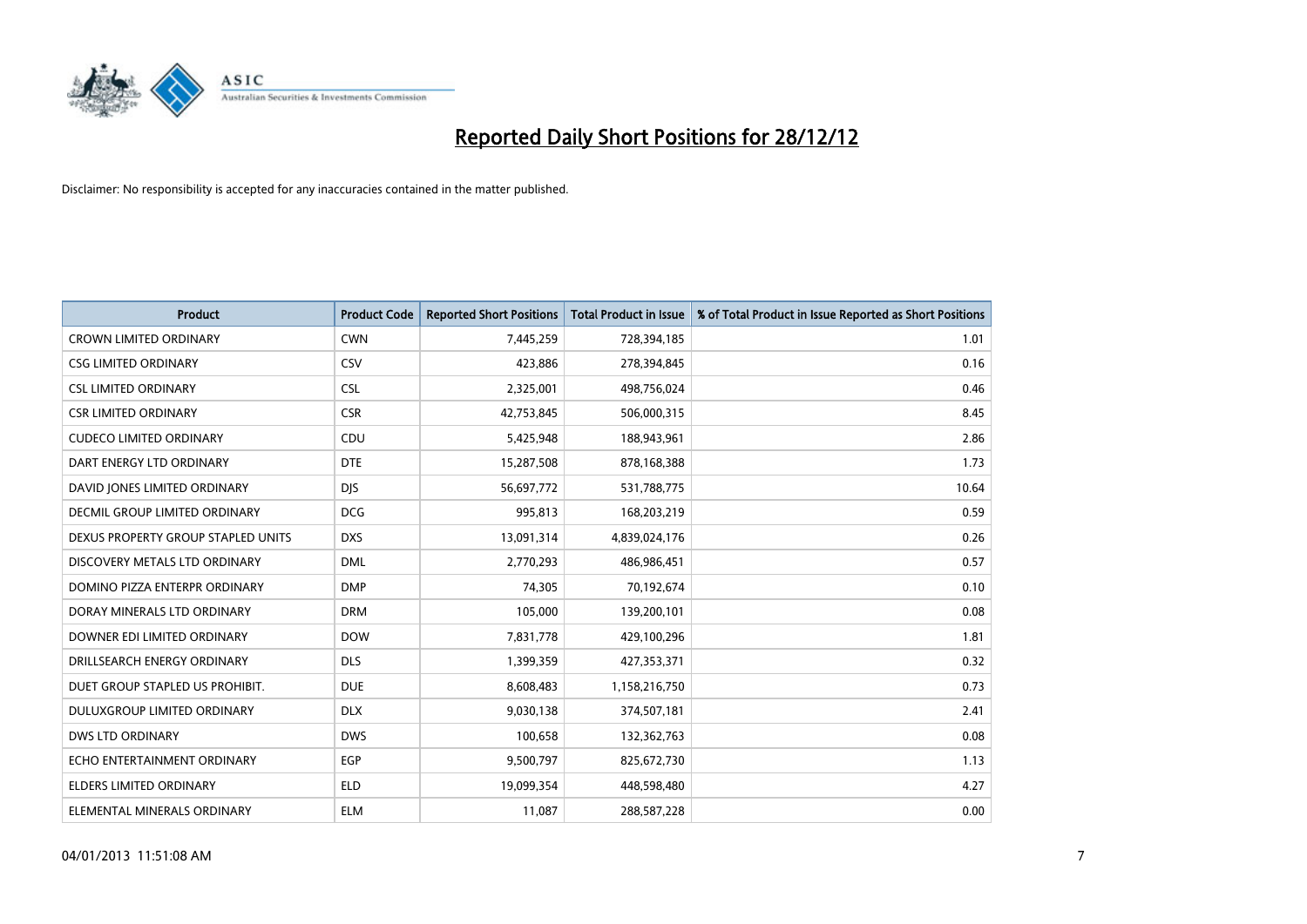

| <b>Product</b>                        | <b>Product Code</b> | <b>Reported Short Positions</b> | <b>Total Product in Issue</b> | % of Total Product in Issue Reported as Short Positions |
|---------------------------------------|---------------------|---------------------------------|-------------------------------|---------------------------------------------------------|
| ELEMENTOS LIMITED ORDINARY            | <b>ELT</b>          | 16                              | 148,352,638                   | 0.00                                                    |
| <b>EMECO HOLDINGS ORDINARY</b>        | <b>EHL</b>          | 7,387,292                       | 599,675,707                   | 1.24                                                    |
| <b>ENDEAVOUR MIN CORP CDI 1:1</b>     | <b>EVR</b>          | 106,624                         | 126,365,941                   | 0.09                                                    |
| ENERGY RESOURCES ORDINARY 'A'         | ERA                 | 6,937,600                       | 517,725,062                   | 1.32                                                    |
| <b>ENERGY WORLD CORPOR, ORDINARY</b>  | <b>EWC</b>          | 17,537,695                      | 1,734,166,672                 | 1.00                                                    |
| <b>ENVESTRA LIMITED ORDINARY</b>      | <b>ENV</b>          | 10,408,309                      | 1,603,333,497                 | 0.65                                                    |
| EQUATORIAL RES LTD ORDINARY           | EQX                 | 122,163                         | 117,235,353                   | 0.10                                                    |
| EVOLUTION MINING LTD ORDINARY         | <b>EVN</b>          | 3,699,846                       | 708,092,989                   | 0.51                                                    |
| FAIRFAX MEDIA LTD ORDINARY            | <b>FXI</b>          | 309,149,442                     | 2,351,955,725                 | 13.14                                                   |
| <b>FAR LTD ORDINARY</b>               | <b>FAR</b>          | 21,000,000                      | 2,499,846,742                 | 0.84                                                    |
| FKP PROPERTY GROUP STAPLED SECURITIES | <b>FKP</b>          | 5,844,552                       | 321,578,705                   | 1.81                                                    |
| FLEETWOOD CORP ORDINARY               | <b>FWD</b>          | 2,719,846                       | 60,033,258                    | 4.52                                                    |
| FLETCHER BUILDING ORDINARY            | <b>FBU</b>          | 6,389,315                       | 684,793,538                   | 0.94                                                    |
| FLEXIGROUP LIMITED ORDINARY           | <b>FXL</b>          | 378,460                         | 287,469,669                   | 0.13                                                    |
| <b>FLIGHT CENTRE ORDINARY</b>         | <b>FLT</b>          | 12,753,711                      | 100,160,128                   | 12.72                                                   |
| FLINDERS MINES LTD ORDINARY           | <b>FMS</b>          | 205,747                         | 1,821,300,404                 | 0.01                                                    |
| FOCUS MINERALS LTD ORDINARY           | <b>FML</b>          | 158,163                         | 8,822,771,352                 | 0.00                                                    |
| FONTERRA SHARE FUND ORDINARY UNITS    | FSF                 | 18,182                          | 95,454,540                    | 0.02                                                    |
| <b>FORGE GROUP LIMITED ORDINARY</b>   | FGE                 | 82,838                          | 86,169,014                    | 0.09                                                    |
| FORTESCUE METALS GRP ORDINARY         | <b>FMG</b>          | 189,564,565                     | 3,113,798,659                 | 6.07                                                    |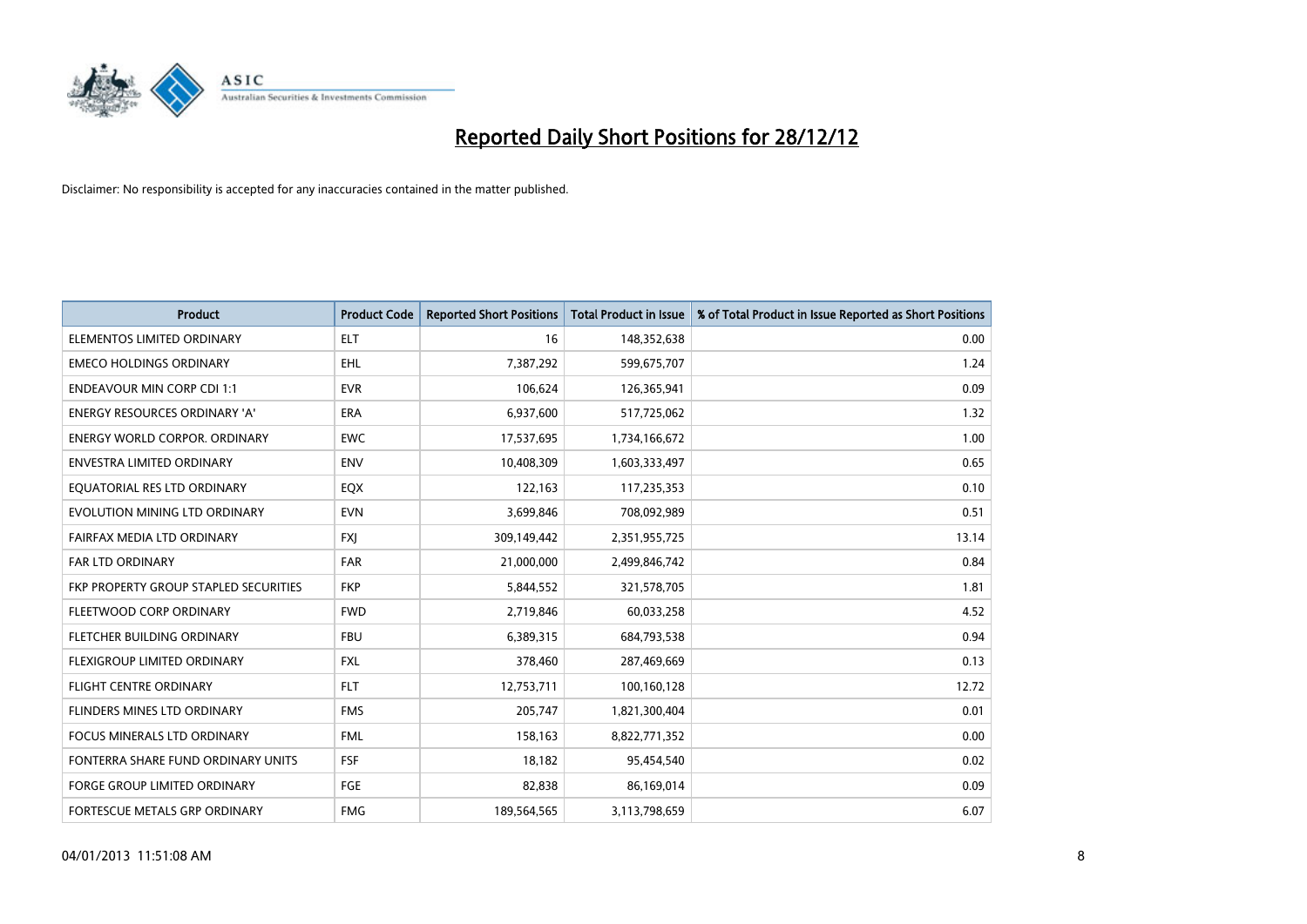

| <b>Product</b>                            | <b>Product Code</b> | <b>Reported Short Positions</b> | <b>Total Product in Issue</b> | % of Total Product in Issue Reported as Short Positions |
|-------------------------------------------|---------------------|---------------------------------|-------------------------------|---------------------------------------------------------|
| <b>G.U.D. HOLDINGS ORDINARY</b>           | <b>GUD</b>          | 1,441,981                       | 71,341,319                    | 2.00                                                    |
| <b>G8 EDUCATION LIMITED ORDINARY</b>      | <b>GEM</b>          | 7,628,257                       | 246,048,593                   | 3.10                                                    |
| <b>GALAXY RESOURCES ORDINARY</b>          | GXY                 | 1,570,711                       | 560,357,421                   | 0.27                                                    |
| <b>GENETIC TECHNOLOGIES ORDINARY</b>      | <b>GTG</b>          | 737,100                         | 474,971,819                   | 0.16                                                    |
| <b>GEODYNAMICS LIMITED ORDINARY</b>       | GDY                 | 850                             | 406,452,608                   | 0.00                                                    |
| <b>GINDALBIE METALS LTD ORDINARY</b>      | <b>GBG</b>          | 26,547,843                      | 1,404,350,200                 | 1.90                                                    |
| <b>GOODMAN FIELDER, ORDINARY</b>          | <b>GFF</b>          | 25,702,756                      | 1,955,559,207                 | 1.32                                                    |
| <b>GOODMAN GROUP STAPLED US PROHIBIT.</b> | <b>GMG</b>          | 2,705,280                       | 1,713,233,947                 | 0.15                                                    |
| <b>GPT GROUP STAPLED SEC.</b>             | <b>GPT</b>          | 8,363,680                       | 1,766,785,075                 | 0.48                                                    |
| <b>GRAINCORP LIMITED A CLASS ORDINARY</b> | <b>GNC</b>          | 1,478,905                       | 228,855,628                   | 0.64                                                    |
| <b>GRANGE RESOURCES. ORDINARY</b>         | <b>GRR</b>          | 1,178,837                       | 1,155,487,102                 | 0.10                                                    |
| <b>GREENLAND MIN EN LTD ORDINARY</b>      | GGG                 | 4,273,861                       | 567,937,409                   | 0.75                                                    |
| <b>GRYPHON MINERALS LTD ORDINARY</b>      | GRY                 | 13,386,895                      | 400,464,983                   | 3.35                                                    |
| <b>GUILDFORD COAL LTD ORDINARY</b>        | <b>GUF</b>          | 1,273,256                       | 521,046,899                   | 0.24                                                    |
| <b>GUNNS LIMITED ORDINARY</b>             | <b>GNS</b>          | 51,485,830                      | 848,401,559                   | 6.06                                                    |
| <b>GWA GROUP LTD ORDINARY</b>             | <b>GWA</b>          | 9,666,112                       | 304,706,899                   | 3.17                                                    |
| HARVEY NORMAN ORDINARY                    | <b>HVN</b>          | 119,366,796                     | 1,062,316,784                 | 11.24                                                   |
| <b>HASTIE GROUP LIMITED ORDINARY</b>      | <b>HST</b>          | 233,914                         | 137,353,504                   | 0.17                                                    |
| <b>HENDERSON GROUP CDI 1:1</b>            | <b>HGG</b>          | 1,392,250                       | 709,662,473                   | 0.19                                                    |
| HEA HOLDINGS LIMITED ORDINARY             | <b>HFA</b>          | 3,809                           | 117,332,831                   | 0.00                                                    |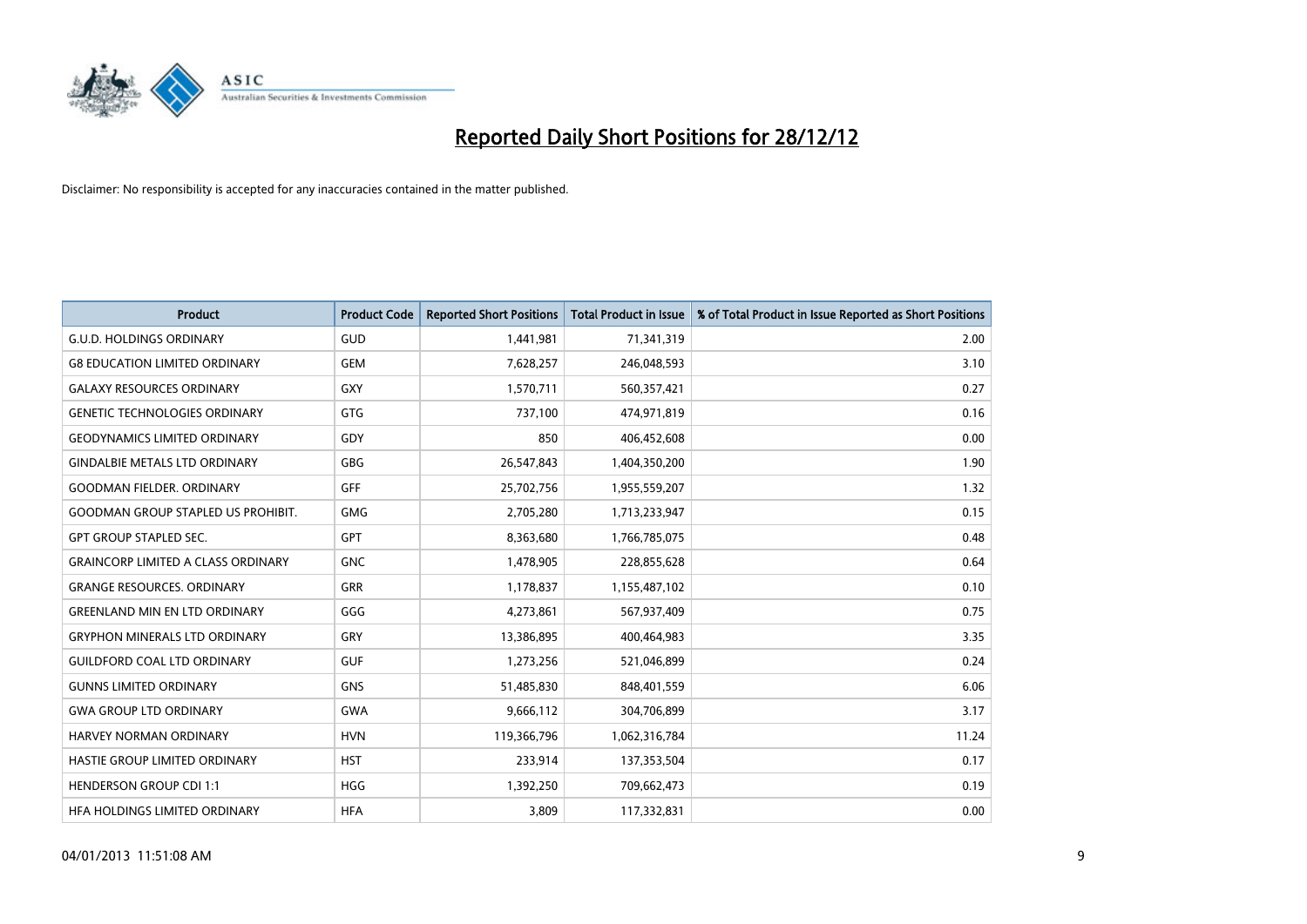

| <b>Product</b>                           | <b>Product Code</b> | <b>Reported Short Positions</b> | <b>Total Product in Issue</b> | % of Total Product in Issue Reported as Short Positions |
|------------------------------------------|---------------------|---------------------------------|-------------------------------|---------------------------------------------------------|
| HILLGROVE RES LTD ORDINARY               | <b>HGO</b>          | 2,190,079                       | 1,022,760,221                 | 0.21                                                    |
| HILLS HOLDINGS LTD ORDINARY              | <b>HIL</b>          | 3,191,969                       | 246,500,444                   | 1.28                                                    |
| HORIZON OIL LIMITED ORDINARY             | <b>HZN</b>          | 35,318,025                      | 1,130,811,515                 | 3.12                                                    |
| HOT CHILI LTD ORDINARY                   | <b>HCH</b>          | 997,524                         | 284,276,224                   | 0.35                                                    |
| <b>ICON ENERGY LIMITED ORDINARY</b>      | <b>ICN</b>          | 16,678                          | 533,391,210                   | 0.00                                                    |
| <b>IINET LIMITED ORDINARY</b>            | <b>IIN</b>          | 159,433                         | 161,238,847                   | 0.10                                                    |
| <b>ILUKA RESOURCES ORDINARY</b>          | ILU                 | 65,514,349                      | 418,700,517                   | 15.63                                                   |
| <b>IMDEX LIMITED ORDINARY</b>            | <b>IMD</b>          | 873,233                         | 210,473,188                   | 0.41                                                    |
| <b>INCITEC PIVOT ORDINARY</b>            | IPL                 | 4,418,050                       | 1,628,730,107                 | 0.26                                                    |
| <b>INDEPENDENCE GROUP ORDINARY</b>       | <b>IGO</b>          | 4,616,041                       | 232,882,535                   | 1.97                                                    |
| INDOPHIL RESOURCES ORDINARY              | <b>IRN</b>          | 427,299                         | 1,203,146,194                 | 0.04                                                    |
| <b>INFIGEN ENERGY STAPLED SECURITIES</b> | <b>IFN</b>          | 3,375,341                       | 762,265,972                   | 0.44                                                    |
| INSURANCE AUSTRALIA ORDINARY             | IAG                 | 5,496,775                       | 2,079,034,021                 | 0.26                                                    |
| <b>INTEGRA MINING LTD, ORDINARY</b>      | <b>IGR</b>          | 364,145                         | 934,440,899                   | 0.04                                                    |
| <b>INTREPID MINES ORDINARY</b>           | <b>IAU</b>          | 7,784,524                       | 555,419,975                   | 1.38                                                    |
| INVESTA OFFICE FUND STAPLED SECURITIES   | <b>IOF</b>          | 1,430,828                       | 614,047,458                   | 0.23                                                    |
| <b>INVOCARE LIMITED ORDINARY</b>         | <b>IVC</b>          | 2,571,512                       | 110,030,298                   | 2.32                                                    |
| ION LIMITED ORDINARY                     | <b>ION</b>          | 164,453                         | 256,365,105                   | 0.06                                                    |
| <b>IOOF HOLDINGS LTD ORDINARY</b>        | IFL.                | 1,359,224                       | 229,794,395                   | 0.57                                                    |
| <b>IRESS LIMITED ORDINARY</b>            | <b>IRE</b>          | 2,140,853                       | 128,620,231                   | 1.68                                                    |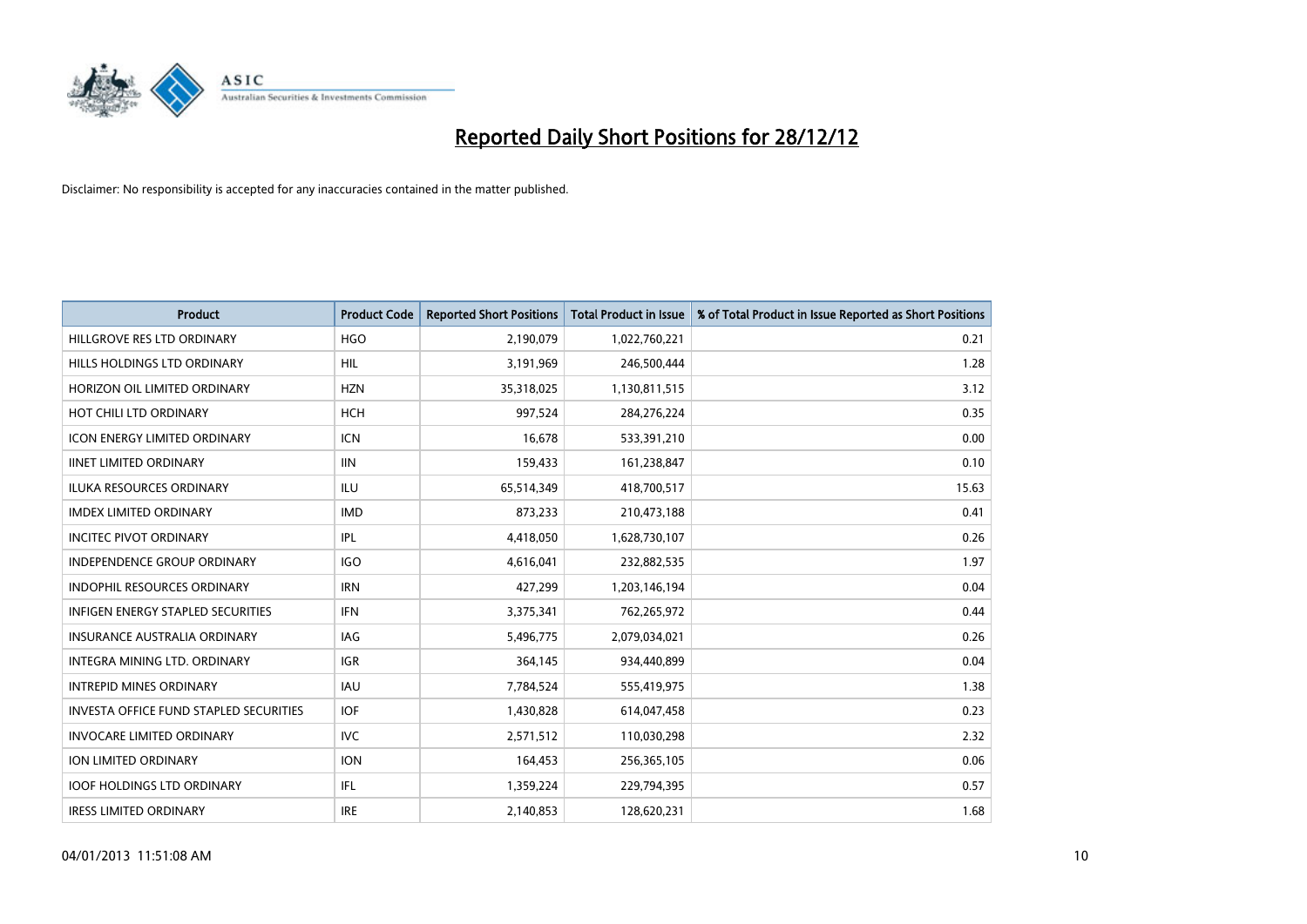

| <b>Product</b>                                  | <b>Product Code</b> | <b>Reported Short Positions</b> | <b>Total Product in Issue</b> | % of Total Product in Issue Reported as Short Positions |
|-------------------------------------------------|---------------------|---------------------------------|-------------------------------|---------------------------------------------------------|
| <b>IVANHOE AUSTRALIA ORDINARY</b>               | <b>IVA</b>          | 1,753,024                       | 714,483,151                   | 0.24                                                    |
| <b>JAMES HARDIE INDUST CHESS DEPOSITARY INT</b> | <b>IHX</b>          | 8,579,705                       | 440,917,727                   | 1.93                                                    |
| <b>JB HI-FI LIMITED ORDINARY</b>                | <b>IBH</b>          | 20,346,808                      | 98,850,643                    | 20.59                                                   |
| <b>JUPITER MINES ORDINARY</b>                   | <b>IMS</b>          | 1,672                           | 2,281,835,383                 | 0.00                                                    |
| <b>KAGARA LTD ORDINARY</b>                      | KZL                 | 2,999,122                       | 798,953,117                   | 0.36                                                    |
| KANGAROO RES LTD ORDINARY                       | <b>KRL</b>          | 191,687                         | 3,434,430,012                 | 0.01                                                    |
| KAROON GAS AUSTRALIA ORDINARY                   | <b>KAR</b>          | 159,856                         | 221,420,769                   | 0.07                                                    |
| KATHMANDU HOLD LTD ORDINARY                     | <b>KMD</b>          | 643,719                         | 200,215,894                   | 0.33                                                    |
| <b>KBL MINING LIMITED ORDINARY</b>              | <b>KBL</b>          | 1,820                           | 293,535,629                   | 0.00                                                    |
| <b>KENTOR GOLD LIMITED ORDINARY</b>             | KGL                 | 275                             | 140,040,563                   | 0.00                                                    |
| KINGSGATE CONSOLID. ORDINARY                    | <b>KCN</b>          | 7,889,036                       | 151,828,173                   | 5.19                                                    |
| KINGSROSE MINING LTD ORDINARY                   | <b>KRM</b>          | 41,368                          | 291,261,517                   | 0.01                                                    |
| LEIGHTON HOLDINGS ORDINARY                      | LEI                 | 8,011,249                       | 337,164,188                   | 2.38                                                    |
| LEND LEASE GROUP UNIT/ORD STAPLED               | <b>LLC</b>          | 4,959,899                       | 574,351,883                   | 0.86                                                    |
| LINC ENERGY LTD ORDINARY                        | <b>LNC</b>          | 27,017,501                      | 504,487,631                   | 5.35                                                    |
| LYCOPODIUM LIMITED ORDINARY                     | LYL                 | 602                             | 38,755,103                    | 0.00                                                    |
| LYNAS CORPORATION ORDINARY                      | LYC.                | 129,870,141                     | 1,960,801,292                 | 6.61                                                    |
| M2 TELECOMMUNICATION ORDINARY                   | <b>MTU</b>          | 5,607,547                       | 157,976,251                   | 3.53                                                    |
| <b>MACA LIMITED ORDINARY</b>                    | <b>MLD</b>          | 888,718                         | 150,000,000                   | 0.59                                                    |
| <b>MACMAHON HOLDINGS ORDINARY</b>               | <b>MAH</b>          | 18,651,513                      | 1,020,539,461                 | 1.82                                                    |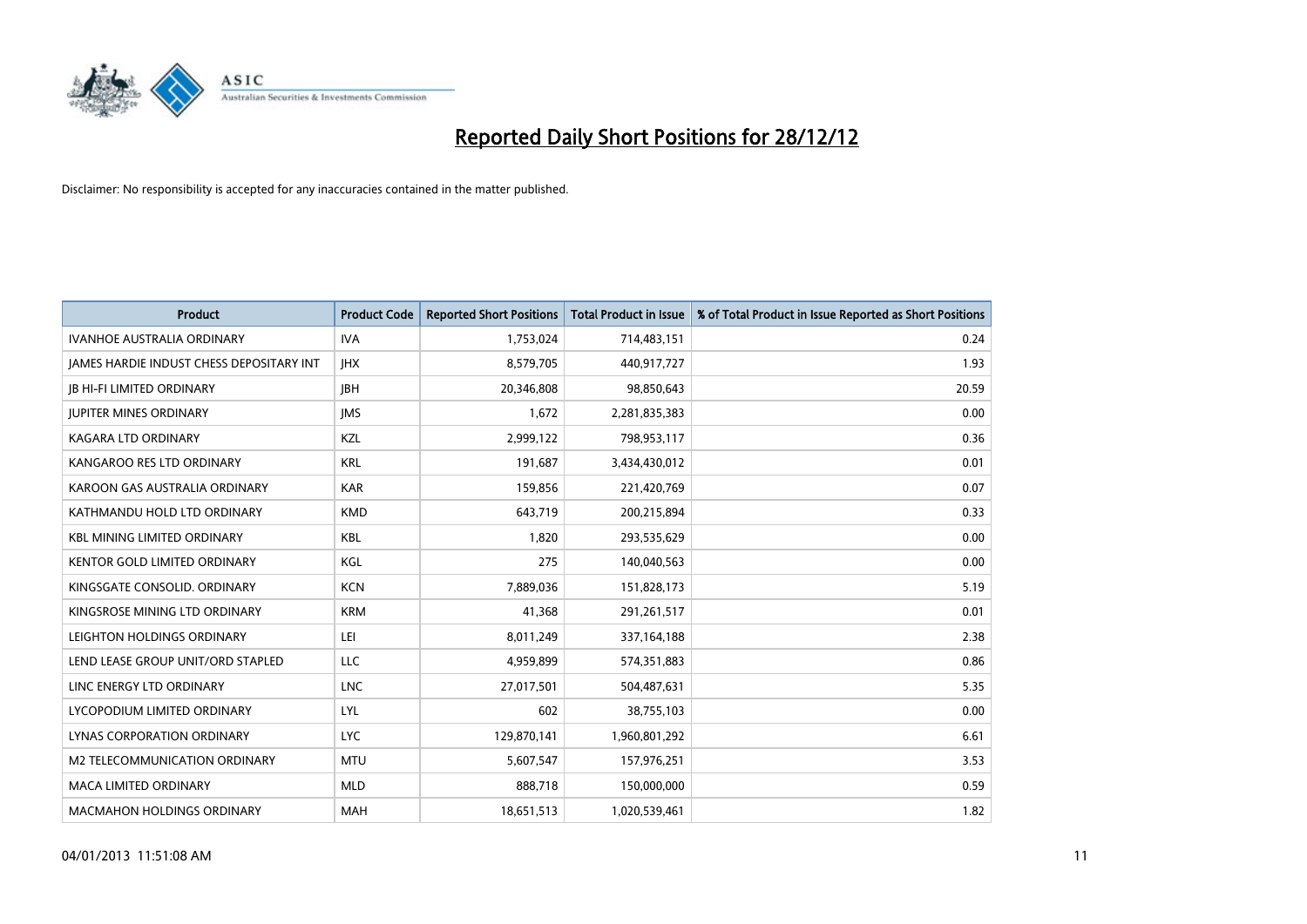

| <b>Product</b>                        | <b>Product Code</b> | <b>Reported Short Positions</b> | <b>Total Product in Issue</b> | % of Total Product in Issue Reported as Short Positions |
|---------------------------------------|---------------------|---------------------------------|-------------------------------|---------------------------------------------------------|
| MACQ ATLAS ROADS GRP ORDINARY STAPLED | <b>MQA</b>          | 4,713,837                       | 478,531,436                   | 0.96                                                    |
| MACQUARIE GROUP LTD ORDINARY          | <b>MOG</b>          | 5,987,310                       | 339,178,329                   | 1.73                                                    |
| <b>MARENGO MINING ORDINARY</b>        | <b>MGO</b>          | 26,950                          | 1,137,870,521                 | 0.00                                                    |
| MATRIX C & E LTD ORDINARY             | <b>MCE</b>          | 4,055,558                       | 94,555,428                    | 4.29                                                    |
| <b>MAVERICK DRILLING ORDINARY</b>     | <b>MAD</b>          | 9,536,433                       | 452,726,751                   | 2.12                                                    |
| MAYNE PHARMA LTD ORDINARY             | <b>MYX</b>          | 1,638,900                       | 545,527,413                   | 0.30                                                    |
| MCMILLAN SHAKESPEARE ORDINARY         | <b>MMS</b>          | 826,199                         | 74,523,965                    | 1.10                                                    |
| MEDUSA MINING LTD ORDINARY            | <b>MML</b>          | 2,574,380                       | 188,903,911                   | 1.38                                                    |
| MEO AUSTRALIA LTD ORDINARY            | <b>MEO</b>          | 11,213                          | 627,264,587                   | 0.00                                                    |
| <b>MERMAID MARINE ORDINARY</b>        | <b>MRM</b>          | 1,167,539                       | 223,832,900                   | 0.53                                                    |
| MESOBLAST LIMITED ORDINARY            | <b>MSB</b>          | 15,290,945                      | 287,132,832                   | 5.31                                                    |
| <b>METALS X LIMITED ORDINARY</b>      | <b>MLX</b>          | 4,624,190                       | 1,651,766,110                 | 0.28                                                    |
| METCASH LIMITED ORDINARY              | <b>MTS</b>          | 90,106,151                      | 880,704,786                   | 10.19                                                   |
| METGASCO LIMITED ORDINARY             | <b>MEL</b>          | 125,000                         | 445,158,802                   | 0.03                                                    |
| METMINCO LIMITED ORDINARY             | <b>MNC</b>          | 63,869                          | 1,749,543,023                 | 0.00                                                    |
| MICLYN EXP OFFSHR ORDINARY            | <b>MIO</b>          | 146,427                         | 278,639,188                   | 0.05                                                    |
| MILTON CORPORATION ORDINARY           | <b>MLT</b>          | 12,800                          | 121,625,655                   | 0.01                                                    |
| MINCOR RESOURCES NL ORDINARY          | <b>MCR</b>          | 2,267,977                       | 188,208,274                   | 1.20                                                    |
| MINERAL DEPOSITS ORDINARY             | <b>MDL</b>          | 394,394                         | 83,538,786                    | 0.48                                                    |
| MINERAL RESOURCES. ORDINARY           | <b>MIN</b>          | 3,849,977                       | 185,333,269                   | 2.10                                                    |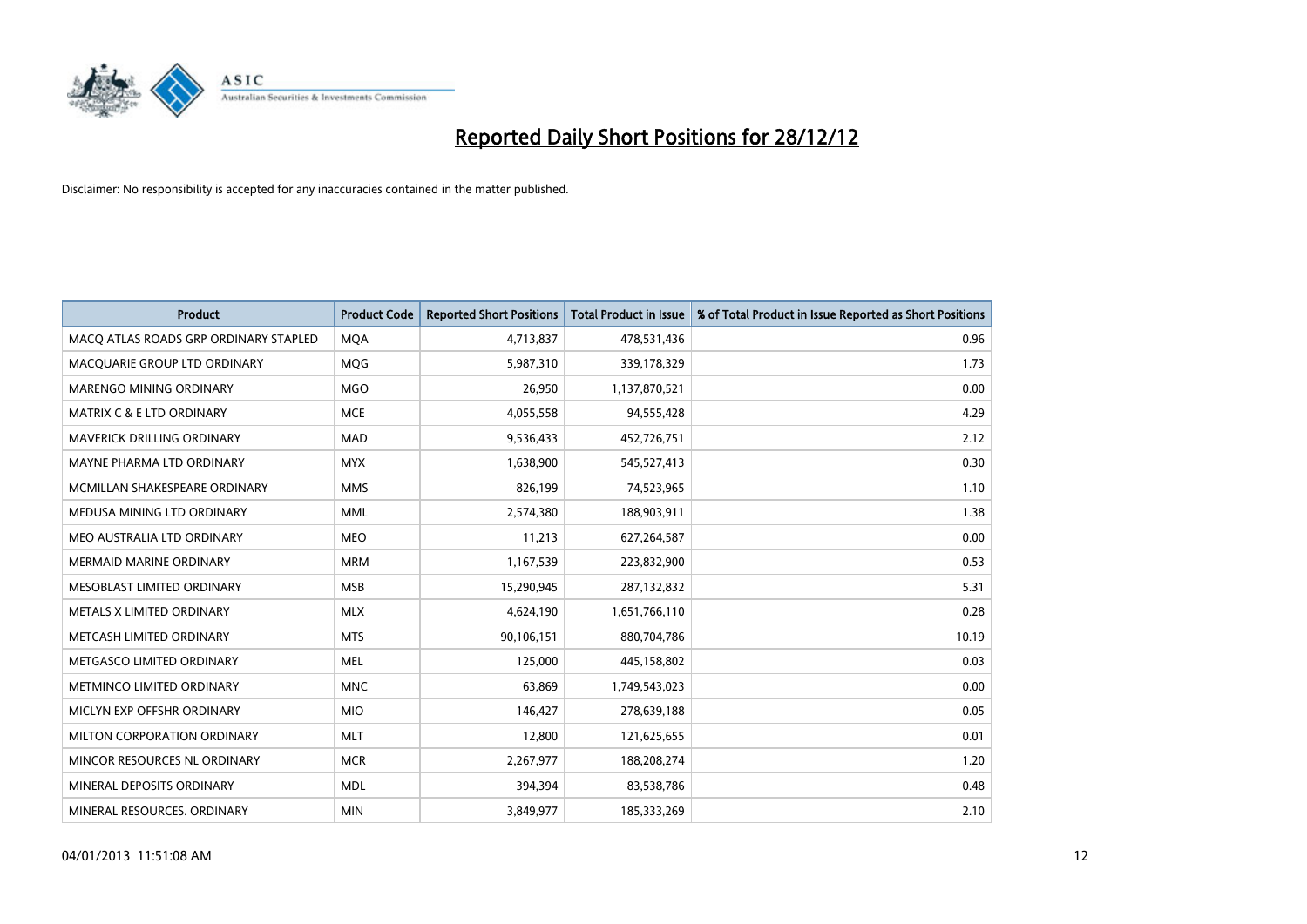

| <b>Product</b>                    | <b>Product Code</b> | <b>Reported Short Positions</b> | <b>Total Product in Issue</b> | % of Total Product in Issue Reported as Short Positions |
|-----------------------------------|---------------------|---------------------------------|-------------------------------|---------------------------------------------------------|
| MIRABELA NICKEL LTD ORDINARY      | <b>MBN</b>          | 7,628,876                       | 876,582,736                   | 0.85                                                    |
| MIRVAC GROUP STAPLED SECURITIES   | <b>MGR</b>          | 3,106,197                       | 3,425,587,451                 | 0.09                                                    |
| <b>MOLOPO ENERGY LTD ORDINARY</b> | <b>MPO</b>          | 583,968                         | 245,849,711                   | 0.23                                                    |
| MONADELPHOUS GROUP ORDINARY       | <b>MND</b>          | 6,871,631                       | 90,663,543                    | 7.57                                                    |
| MORTGAGE CHOICE LTD ORDINARY      | <b>MOC</b>          | 2,403,767                       | 123,431,282                   | 1.96                                                    |
| <b>MOUNT GIBSON IRON ORDINARY</b> | <b>MGX</b>          | 4,230,714                       | 1,090,584,232                 | 0.38                                                    |
| MULTIPLEX SITES SITES             | <b>MXUPA</b>        | 554                             | 4,500,000                     | 0.01                                                    |
| MURCHISON METALS LTD ORDINARY     | <b>MMX</b>          | 6,139,264                       | 450,427,346                   | 1.36                                                    |
| <b>MYER HOLDINGS LTD ORDINARY</b> | <b>MYR</b>          | 81,600,847                      | 583,384,551                   | 13.99                                                   |
| <b>MYSTATE LIMITED ORDINARY</b>   | <b>MYS</b>          | 19,725                          | 87,117,374                    | 0.02                                                    |
| NATIONAL AUST. BANK ORDINARY      | <b>NAB</b>          | 11,074,036                      | 2,342,207,090                 | 0.42                                                    |
| NAVITAS LIMITED ORDINARY          | <b>NVT</b>          | 7,896,614                       | 375,367,918                   | 2.12                                                    |
| NEON ENERGY LIMITED ORDINARY      | <b>NEN</b>          | 3,435,911                       | 549,844,091                   | 0.63                                                    |
| NEPTUNE MARINE ORDINARY           | <b>NMS</b>          | 60                              | 1,843,891,566                 | 0.00                                                    |
| NEW HOPE CORPORATION ORDINARY     | <b>NHC</b>          | 2,382,146                       | 830,563,352                   | 0.30                                                    |
| NEWCREST MINING ORDINARY          | <b>NCM</b>          | 2,022,265                       | 765,906,839                   | 0.24                                                    |
| NEWS CORP A NON-VOTING CDI        | <b>NWSLV</b>        | 2,612,637                       | 1,536,221,408                 | 0.17                                                    |
| NEWS CORP B VOTING CDI            | <b>NWS</b>          | 1,427,795                       | 798,520,953                   | 0.18                                                    |
| NEWSAT LIMITED ORDINARY           | <b>NWT</b>          | 58,617                          | 233,052,157                   | 0.03                                                    |
| NEXTDC LIMITED ORDINARY           | <b>NXT</b>          | 3,285,971                       | 172,602,288                   | 1.89                                                    |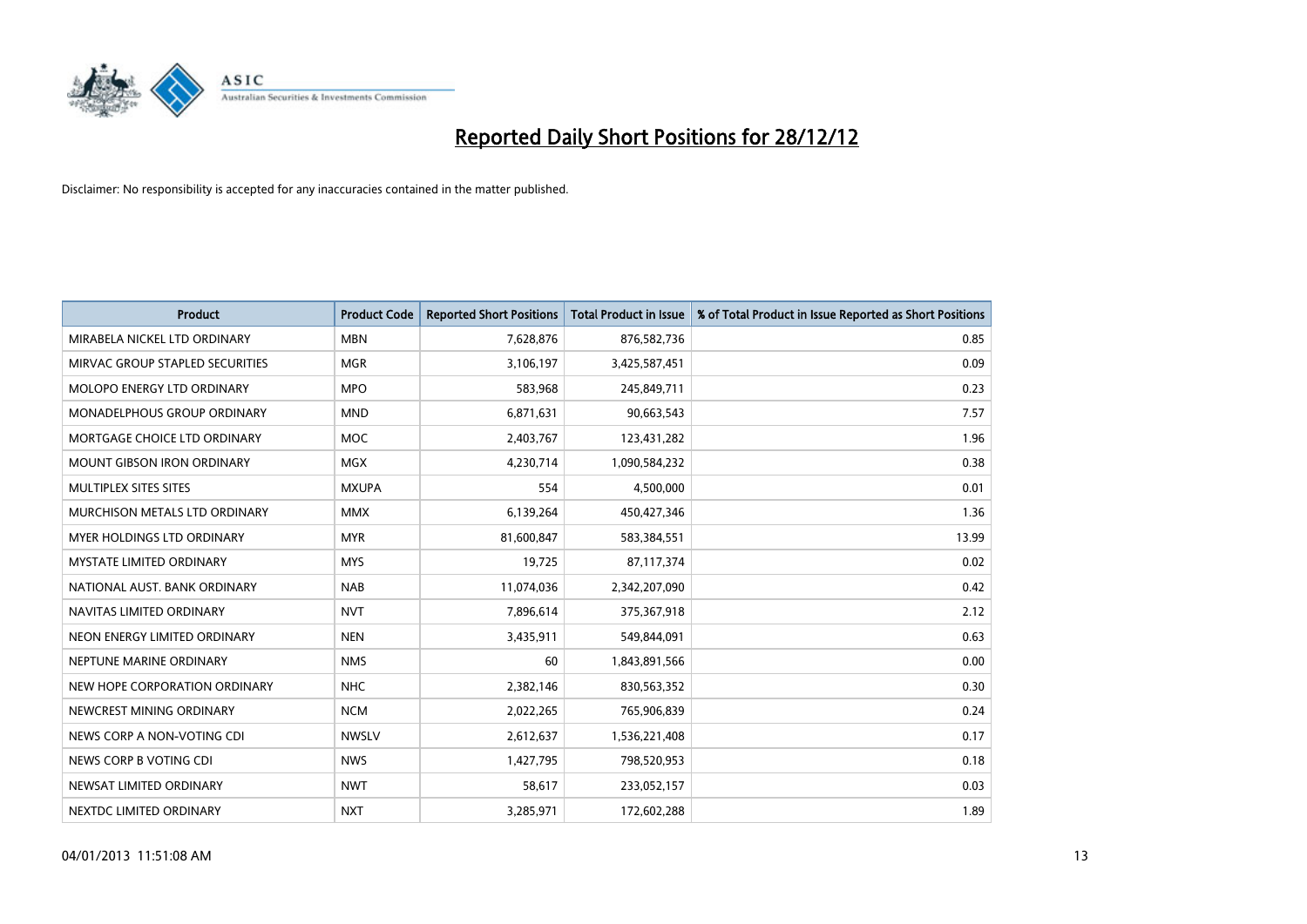

| <b>Product</b>                        | <b>Product Code</b> | <b>Reported Short Positions</b> | <b>Total Product in Issue</b> | % of Total Product in Issue Reported as Short Positions |
|---------------------------------------|---------------------|---------------------------------|-------------------------------|---------------------------------------------------------|
| NEXUS ENERGY LIMITED ORDINARY         | <b>NXS</b>          | 5,607,688                       | 1,329,821,159                 | 0.43                                                    |
| NIB HOLDINGS LIMITED ORDINARY         | <b>NHF</b>          | 10,859                          | 439,004,182                   | 0.00                                                    |
| NIDO PETROLEUM ORDINARY               | <b>NDO</b>          | 105,313                         | 1,599,454,290                 | 0.01                                                    |
| NOBLE MINERAL RES ORDINARY            | <b>NMG</b>          | 2,687,929                       | 666,397,952                   | 0.41                                                    |
| NORFOLK GROUP ORDINARY                | <b>NFK</b>          | 50                              | 158,890,730                   | 0.00                                                    |
| NORTHERN IRON LTD ORDINARY            | <b>NFE</b>          | 3,307,126                       | 484,405,314                   | 0.69                                                    |
| NORTHERN STAR ORDINARY                | <b>NST</b>          | 4,503,446                       | 424,218,168                   | 1.05                                                    |
| NRW HOLDINGS LIMITED ORDINARY         | <b>NWH</b>          | 2,295,933                       | 278,888,011                   | 0.82                                                    |
| NUFARM LIMITED ORDINARY               | <b>NUF</b>          | 6,165,051                       | 262,721,422                   | 2.35                                                    |
| OAKTON LIMITED ORDINARY               | <b>OKN</b>          | 15,183                          | 91,721,874                    | 0.02                                                    |
| OCEANAGOLD CORP. CHESS DEPOSITARY INT | <b>OGC</b>          | 2,296,560                       | 293,517,918                   | 0.79                                                    |
| OIL SEARCH LTD ORDINARY               | <b>OSH</b>          | 3,034,499                       | 1,334,756,742                 | 0.19                                                    |
| OM HOLDINGS LIMITED ORDINARY          | <b>OMH</b>          | 4,030,367                       | 673,423,337                   | 0.60                                                    |
| ORICA LIMITED ORDINARY                | ORI                 | 3,379,709                       | 366,686,516                   | 0.90                                                    |
| ORIGIN ENERGY ORDINARY                | <b>ORG</b>          | 17,024,565                      | 1,093,935,776                 | 1.54                                                    |
| OROCOBRE LIMITED ORDINARY             | <b>ORE</b>          | 43,077                          | 117,745,140                   | 0.03                                                    |
| OROTONGROUP LIMITED ORDINARY          | <b>ORL</b>          | 36,064                          | 40,880,902                    | 0.09                                                    |
| ORPHEUS ENERGY LTD ORDINARY           | <b>OEG</b>          | 67,200                          | 130,475,919                   | 0.05                                                    |
| OZ MINERALS ORDINARY                  | OZL                 | 4,800,660                       | 303,470,022                   | 1.58                                                    |
| <b>PACIFIC BRANDS ORDINARY</b>        | PBG                 | 10,836,675                      | 912,915,695                   | 1.17                                                    |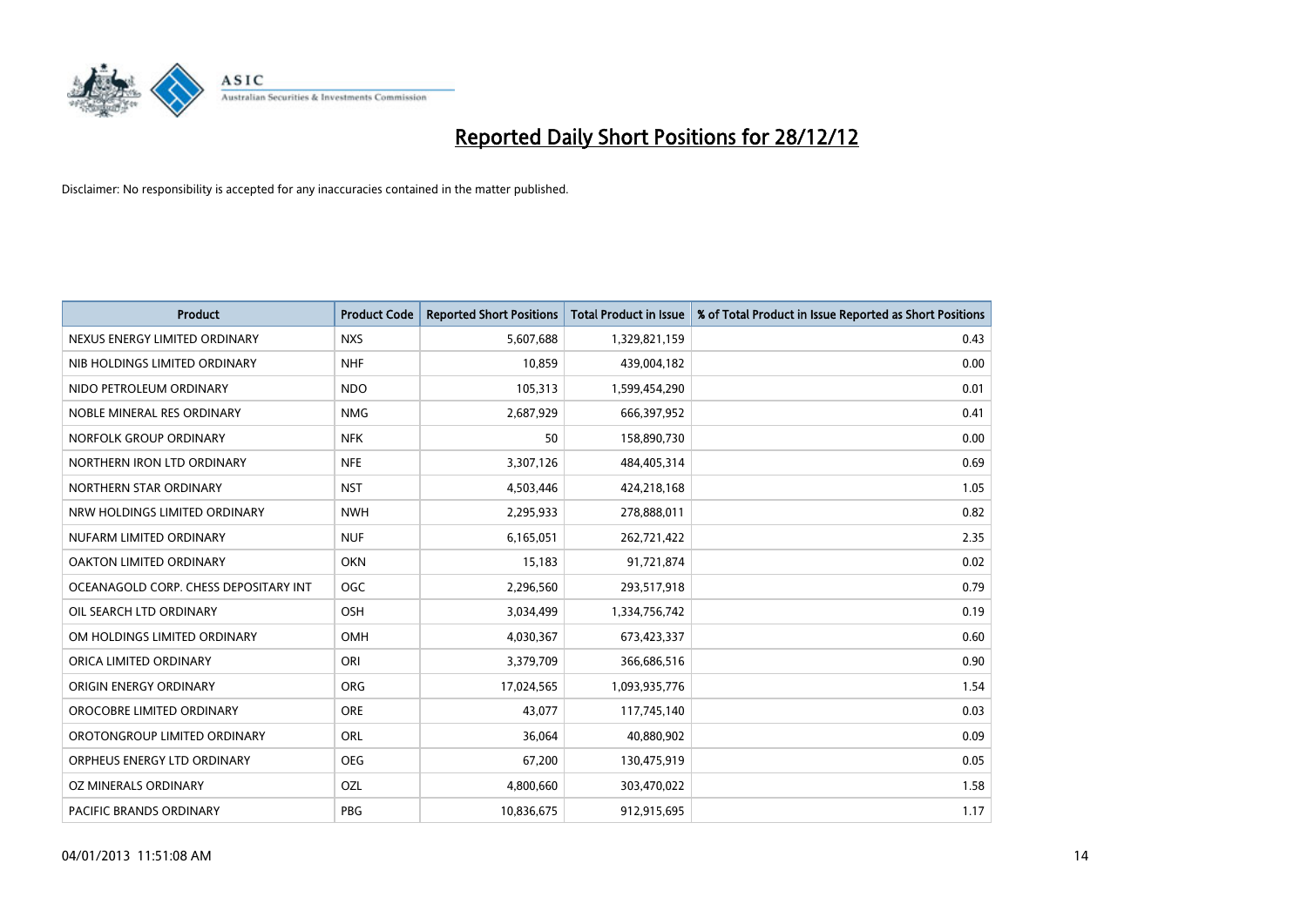

| <b>Product</b>               | <b>Product Code</b> | <b>Reported Short Positions</b> | <b>Total Product in Issue</b> | % of Total Product in Issue Reported as Short Positions |
|------------------------------|---------------------|---------------------------------|-------------------------------|---------------------------------------------------------|
| PALADIN ENERGY LTD ORDINARY  | <b>PDN</b>          | 75,138,457                      | 836,825,651                   | 8.96                                                    |
| PANAUST LIMITED ORDINARY     | <b>PNA</b>          | 3,676,298                       | 605,962,322                   | 0.60                                                    |
| PANCONTINENTAL OIL ORDINARY  | <b>PCL</b>          | 82,361                          | 1,150,994,096                 | 0.01                                                    |
| PANORAMIC RESOURCES ORDINARY | PAN                 | 1,304,019                       | 256,058,555                   | 0.51                                                    |
| PAPERLINX LIMITED ORDINARY   | <b>PPX</b>          | 68,231                          | 609,280,761                   | 0.01                                                    |
| PAPILLON RES LTD ORDINARY    | <b>PIR</b>          | 3,122,766                       | 268,269,982                   | 1.15                                                    |
| PATTIES FOODS LTD ORDINARY   | <b>PFL</b>          | 100,000                         | 139,065,639                   | 0.07                                                    |
| PEET LIMITED ORDINARY        | <b>PPC</b>          | 3,835,914                       | 321,013,141                   | 1.20                                                    |
| PERILYA LIMITED ORDINARY     | PEM                 | 514                             | 769,316,426                   | 0.00                                                    |
| PERPETUAL LIMITED ORDINARY   | PPT                 | 2,116,969                       | 41,980,678                    | 5.04                                                    |
| PERSEUS MINING LTD ORDINARY  | PRU                 | 13,819,557                      | 457,962,088                   | 3.01                                                    |
| PHARMAXIS LTD ORDINARY       | <b>PXS</b>          | 4,563,433                       | 308,543,389                   | 1.47                                                    |
| PLATINUM ASSET ORDINARY      | <b>PTM</b>          | 12,952,729                      | 561,347,878                   | 2.28                                                    |
| PLATINUM AUSTRALIA ORDINARY  | <b>PLA</b>          | 836,127                         | 504,968,043                   | 0.16                                                    |
| PMP LIMITED ORDINARY         | <b>PMP</b>          | 206,144                         | 323,781,124                   | 0.06                                                    |
| PRANA BIOTECHNOLOGY ORDINARY | PBT                 | 69,000                          | 340,689,928                   | 0.02                                                    |
| PREMIER INVESTMENTS ORDINARY | <b>PMV</b>          | 1,124,530                       | 155,260,478                   | 0.72                                                    |
| PRIMA BIOMED LTD ORDINARY    | <b>PRR</b>          | 4,875,000                       | 1,066,063,388                 | 0.46                                                    |
| PRIMARY HEALTH CARE ORDINARY | <b>PRY</b>          | 27,512,267                      | 502,983,554                   | 5.47                                                    |
| PRIME MEDIA GRP LTD ORDINARY | <b>PRT</b>          | 65,763                          | 366,330,303                   | 0.02                                                    |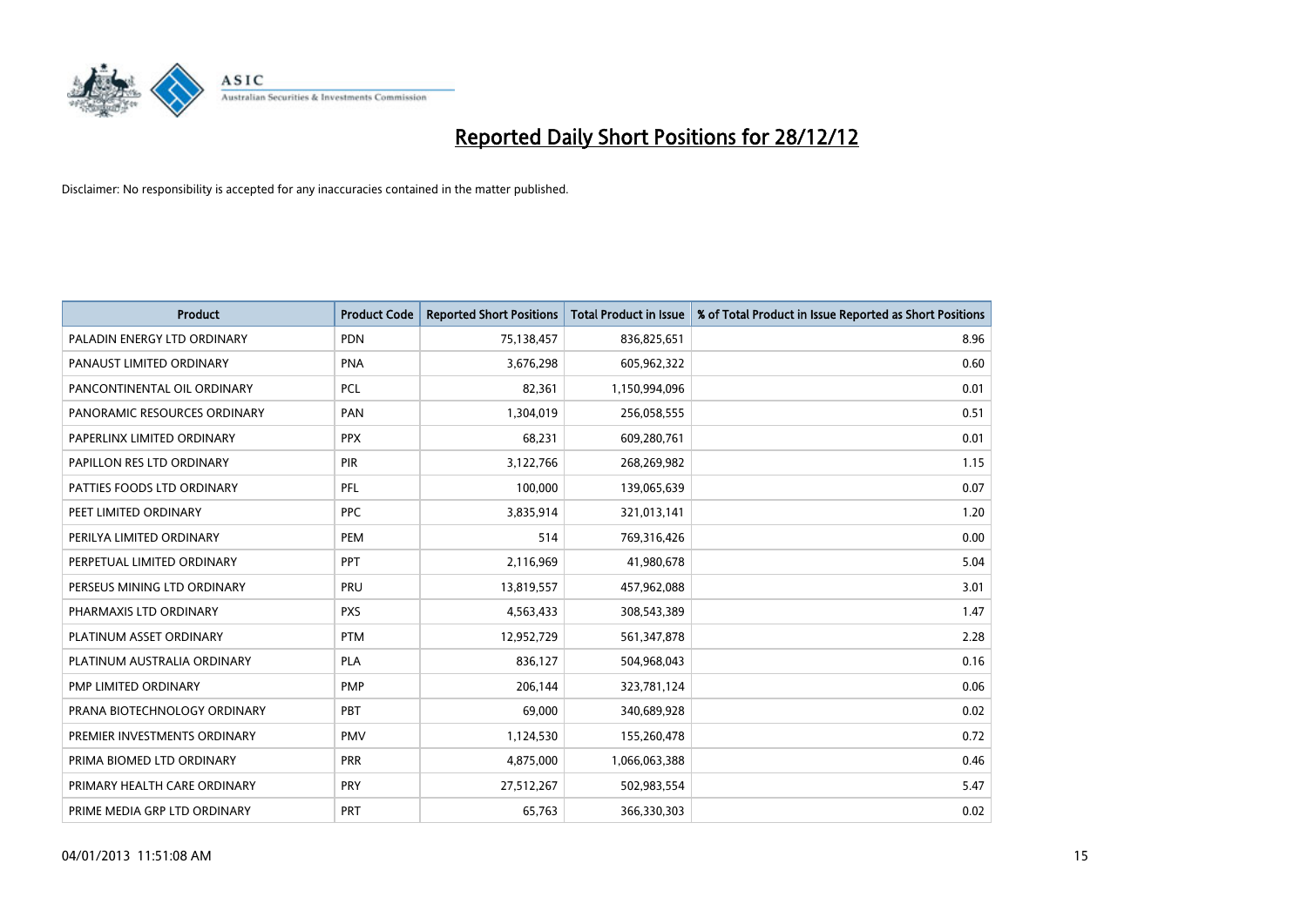

| <b>Product</b>                    | <b>Product Code</b> | <b>Reported Short Positions</b> | <b>Total Product in Issue</b> | % of Total Product in Issue Reported as Short Positions |
|-----------------------------------|---------------------|---------------------------------|-------------------------------|---------------------------------------------------------|
| PRIMEAG AUSTRALIA ORDINARY        | PAG                 | 2,151                           | 266,394,444                   | 0.00                                                    |
| PROGRAMMED ORDINARY               | <b>PRG</b>          | 227,265                         | 118,177,001                   | 0.20                                                    |
| <b>PSIVIDA CORP CDI 1:1</b>       | <b>PVA</b>          | 50,000                          | 8,941,306                     | 0.56                                                    |
| PURA VIDA ENERGY NL ORDINARY      | <b>PVD</b>          | 157,040                         | 59,769,584                    | 0.26                                                    |
| <b>QANTAS AIRWAYS ORDINARY</b>    | QAN                 | 15,630,338                      | 2,265,123,620                 | 0.69                                                    |
| OBE INSURANCE GROUP ORDINARY      | <b>OBE</b>          | 71,548,417                      | 1,196,747,582                 | 5.92                                                    |
| ORXPHARMA LTD ORDINARY            | <b>QRX</b>          | 66                              | 144,617,206                   | 0.00                                                    |
| <b>QUBE HOLDINGS LTD ORDINARY</b> | QUB                 | 10,184,646                      | 926,489,845                   | 1.09                                                    |
| RAMELIUS RESOURCES ORDINARY       | <b>RMS</b>          | 4,625,852                       | 337,296,949                   | 1.37                                                    |
| RAMSAY HEALTH CARE ORDINARY       | <b>RHC</b>          | 2,419,868                       | 202,081,252                   | 1.19                                                    |
| <b>RCR TOMLINSON ORDINARY</b>     | <b>RCR</b>          | 158,507                         | 132,431,265                   | 0.12                                                    |
| <b>REA GROUP ORDINARY</b>         | <b>REA</b>          | 15,601                          | 131,714,699                   | 0.01                                                    |
| RECKON LIMITED ORDINARY           | <b>RKN</b>          | 451,000                         | 129,488,015                   | 0.35                                                    |
| <b>RED 5 LIMITED ORDINARY</b>     | <b>RED</b>          | 1,921,461                       | 135,488,008                   | 1.42                                                    |
| <b>RED FORK ENERGY ORDINARY</b>   | <b>RFE</b>          | 2,801,544                       | 384,951,719                   | 0.71                                                    |
| REDBANK ENERGY LTD ORDINARY       | AEI                 | 13                              | 786,287                       | 0.00                                                    |
| REDFLEX HOLDINGS ORDINARY         | <b>RDF</b>          | 2,820                           | 110,762,310                   | 0.00                                                    |
| REECE AUSTRALIA LTD. ORDINARY     | <b>REH</b>          | 10,469                          | 99,600,000                    | 0.01                                                    |
| REGIS RESOURCES ORDINARY          | <b>RRL</b>          | 2,455,739                       | 473,972,396                   | 0.51                                                    |
| RESMED INC CDI 10:1               | <b>RMD</b>          | 2,245,191                       | 1,556,242,300                 | 0.13                                                    |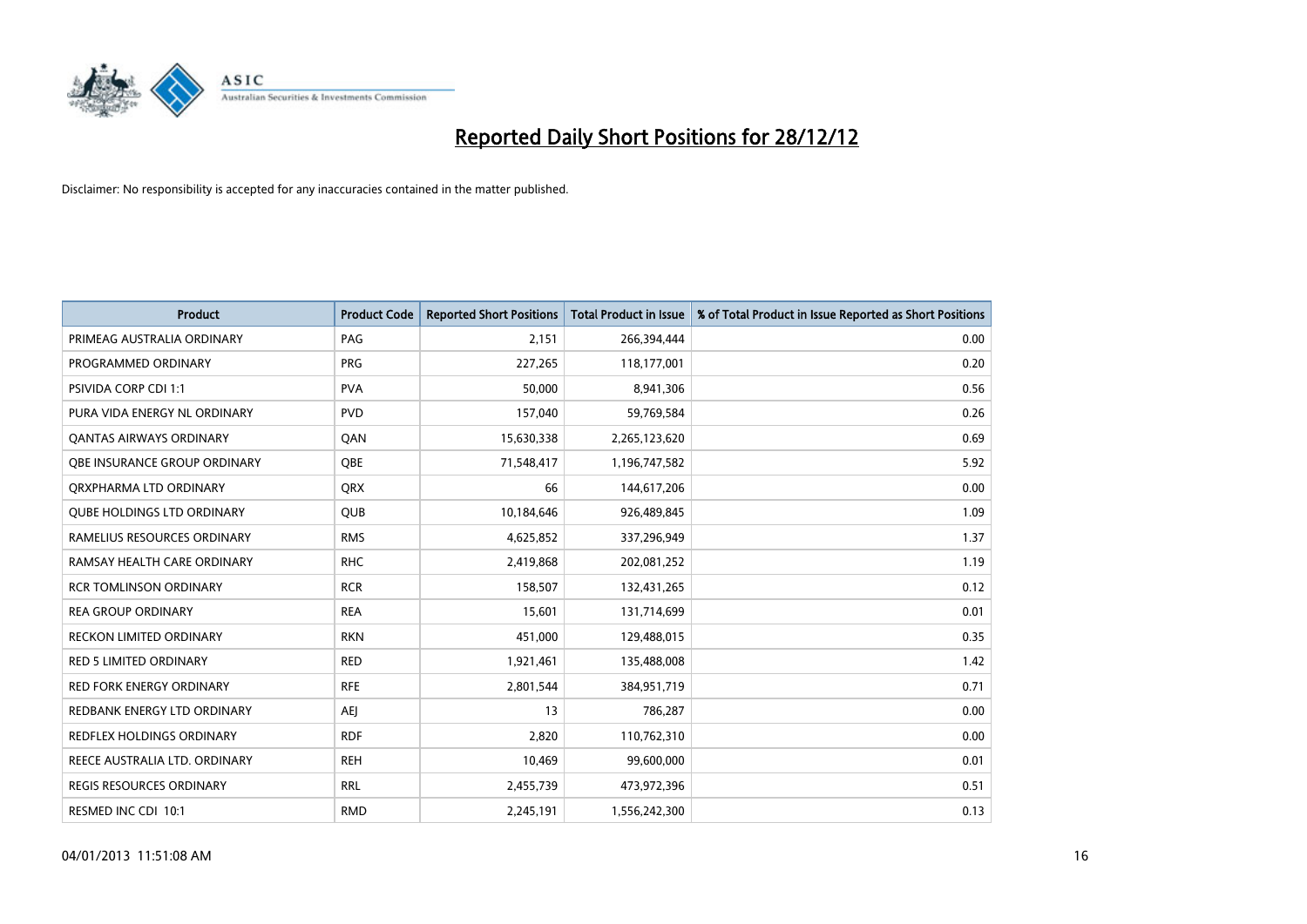

| <b>Product</b>                               | <b>Product Code</b> | <b>Reported Short Positions</b> | <b>Total Product in Issue</b> | % of Total Product in Issue Reported as Short Positions |
|----------------------------------------------|---------------------|---------------------------------|-------------------------------|---------------------------------------------------------|
| <b>RESOLUTE MINING ORDINARY</b>              | <b>RSG</b>          | 2,282,624                       | 643,094,224                   | 0.34                                                    |
| <b>RESOURCE GENERATION ORDINARY</b>          | <b>RES</b>          | 173                             | 263,345,652                   | 0.00                                                    |
| RETAIL FOOD GROUP ORDINARY                   | <b>RFG</b>          | 98,699                          | 127,696,060                   | 0.08                                                    |
| REVERSE CORP LIMITED ORDINARY                | <b>REF</b>          | 100                             | 92,382,175                    | 0.00                                                    |
| REX MINERALS LIMITED ORDINARY                | <b>RXM</b>          | 1,981,092                       | 188,907,284                   | 1.04                                                    |
| <b>RHG LIMITED ORDINARY</b>                  | <b>RHG</b>          | 302,817                         | 308,483,177                   | 0.10                                                    |
| <b>RIALTO ENERGY ORDINARY</b>                | <b>RIA</b>          | 41                              | 672,259,992                   | 0.00                                                    |
| RIO TINTO LIMITED ORDINARY                   | <b>RIO</b>          | 10,524,800                      | 435,758,720                   | 2.39                                                    |
| ROC OIL COMPANY ORDINARY                     | <b>ROC</b>          | 1,268,298                       | 683,235,552                   | 0.18                                                    |
| <b>RURALCO HOLDINGS ORDINARY</b>             | <b>RHL</b>          | 12,000                          | 55,019,284                    | 0.02                                                    |
| SAI GLOBAL LIMITED ORDINARY                  | SAI                 | 5,416,080                       | 206,817,132                   | 2.61                                                    |
| SALMAT LIMITED ORDINARY                      | <b>SLM</b>          | 489,268                         | 159,812,799                   | 0.31                                                    |
| SAMSON OIL & GAS LTD ORDINARY                | <b>SSN</b>          | 5,832,064                       | 1,865,384,154                 | 0.31                                                    |
| SANDFIRE RESOURCES ORDINARY                  | <b>SFR</b>          | 1,297,843                       | 153,524,301                   | 0.86                                                    |
| SANTOS LTD ORDINARY                          | <b>STO</b>          | 3,622,869                       | 958,870,979                   | 0.36                                                    |
| SARACEN MINERAL ORDINARY                     | SAR                 | 6,705,946                       | 595,035,606                   | 1.12                                                    |
| <b>SCA PROPERTY GROUP STAPLED SECURITIES</b> | SCP                 | 7,678,526                       | 585,455,114                   | 1.30                                                    |
| SEDGMAN LIMITED ORDINARY                     | <b>SDM</b>          | 555,236                         | 217,623,797                   | 0.26                                                    |
| SEEK LIMITED ORDINARY                        | <b>SEK</b>          | 12,140,800                      | 337,101,307                   | 3.60                                                    |
| SENEX ENERGY LIMITED ORDINARY                | <b>SXY</b>          | 2,096,016                       | 1,140,194,837                 | 0.18                                                    |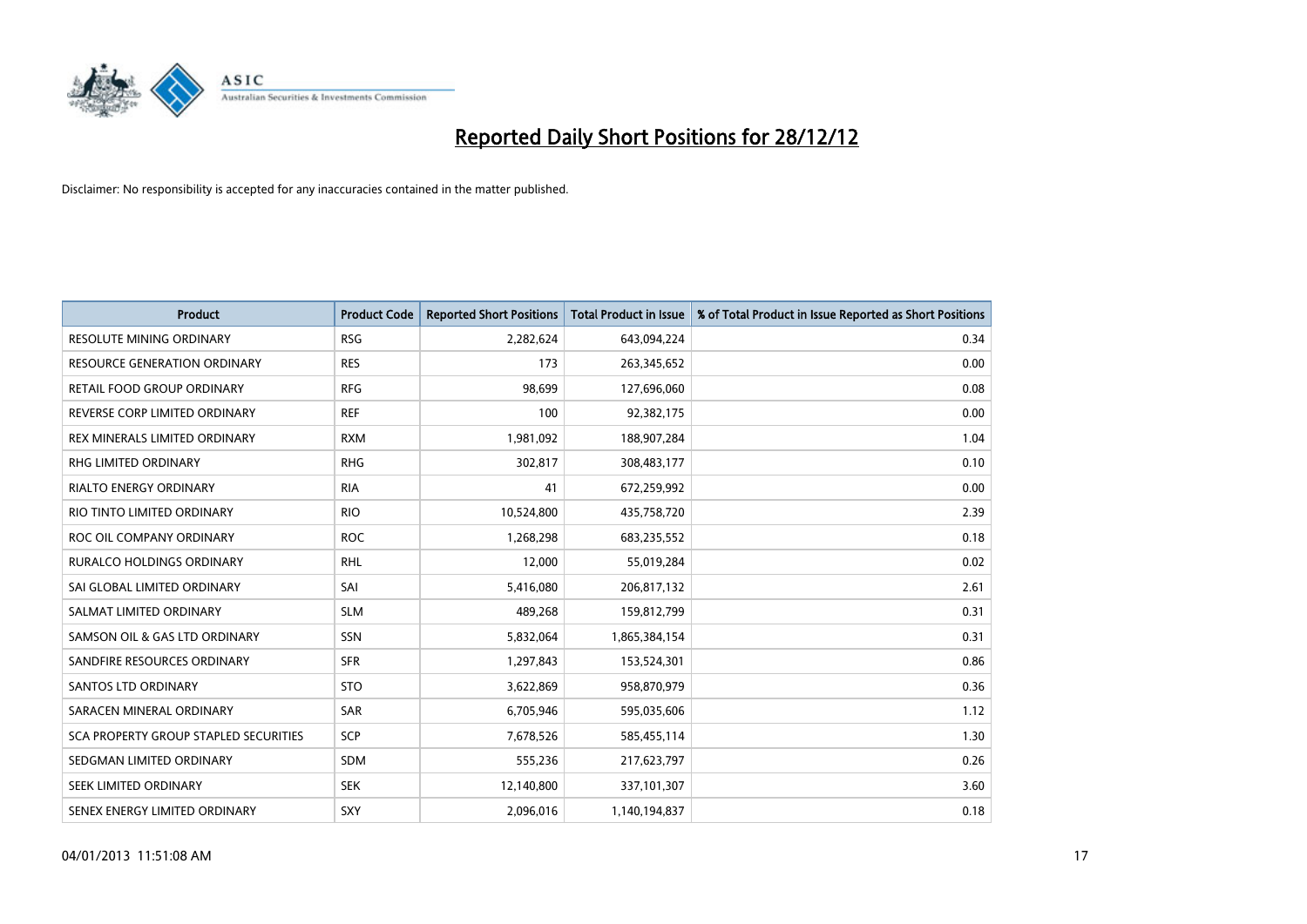

| <b>Product</b>                           | <b>Product Code</b> | <b>Reported Short Positions</b> | <b>Total Product in Issue</b> | % of Total Product in Issue Reported as Short Positions |
|------------------------------------------|---------------------|---------------------------------|-------------------------------|---------------------------------------------------------|
| SERVCORP LIMITED ORDINARY                | SRV                 | 94                              | 98,432,275                    | 0.00                                                    |
| SERVICE STREAM ORDINARY                  | <b>SSM</b>          | 5,018                           | 283,418,867                   | 0.00                                                    |
| SEVEN GROUP HOLDINGS ORDINARY            | <b>SVW</b>          | 3,120,251                       | 307,410,281                   | 1.02                                                    |
| SEVEN WEST MEDIA LTD ORDINARY            | <b>SWM</b>          | 18,213,061                      | 999,160,872                   | 1.82                                                    |
| SIGMA PHARMACEUTICAL ORDINARY            | <b>SIP</b>          | 7,262,971                       | 1,173,298,140                 | 0.61                                                    |
| SILEX SYSTEMS ORDINARY                   | <b>SLX</b>          | 987,593                         | 170,232,464                   | 0.58                                                    |
| SILVER LAKE RESOURCE ORDINARY            | <b>SLR</b>          | 18,930,514                      | 225,493,476                   | 8.39                                                    |
| SIMS METAL MGMT LTD ORDINARY             | SGM                 | 7,488,610                       | 204,296,106                   | 3.67                                                    |
| SINGAPORE TELECOMM. CHESS DEPOSITARY INT | <b>SGT</b>          | 2,425,151                       | 138,645,546                   | 1.74                                                    |
| SIRIUS RESOURCES NL ORDINARY             | <b>SIR</b>          | 33,000                          | 217,177,086                   | 0.02                                                    |
| SIRTEX MEDICAL ORDINARY                  | <b>SRX</b>          | 335,544                         | 55,768,136                    | 0.58                                                    |
| SKILLED GROUP LTD ORDINARY               | <b>SKE</b>          | 6,077,176                       | 233,487,276                   | 2.60                                                    |
| SKYCITY ENT GRP LTD ORDINARY             | <b>SKC</b>          | 88,413                          | 576,958,340                   | 0.02                                                    |
| SKYWEST AIRLINES LTD CDI 1:1             | <b>SXR</b>          | 495,320                         | 213,040,000                   | 0.23                                                    |
| <b>SLATER &amp; GORDON ORDINARY</b>      | SGH                 | 28,881                          | 170,537,215                   | 0.02                                                    |
| SMS MANAGEMENT. ORDINARY                 | <b>SMX</b>          | 979,208                         | 69,378,477                    | 1.41                                                    |
| SONIC HEALTHCARE ORDINARY                | <b>SHL</b>          | 4,922,445                       | 396,025,681                   | 1.24                                                    |
| SOUL PATTINSON (W.H) ORDINARY            | SOL                 | 28,818                          | 239,395,320                   | 0.01                                                    |
| SOUTH BOULDER MINES ORDINARY             | <b>STB</b>          | 47,857                          | 127,952,826                   | 0.04                                                    |
| SP AUSNET STAPLED SECURITIES             | <b>SPN</b>          | 4,119,407                       | 3,367,543,113                 | 0.11                                                    |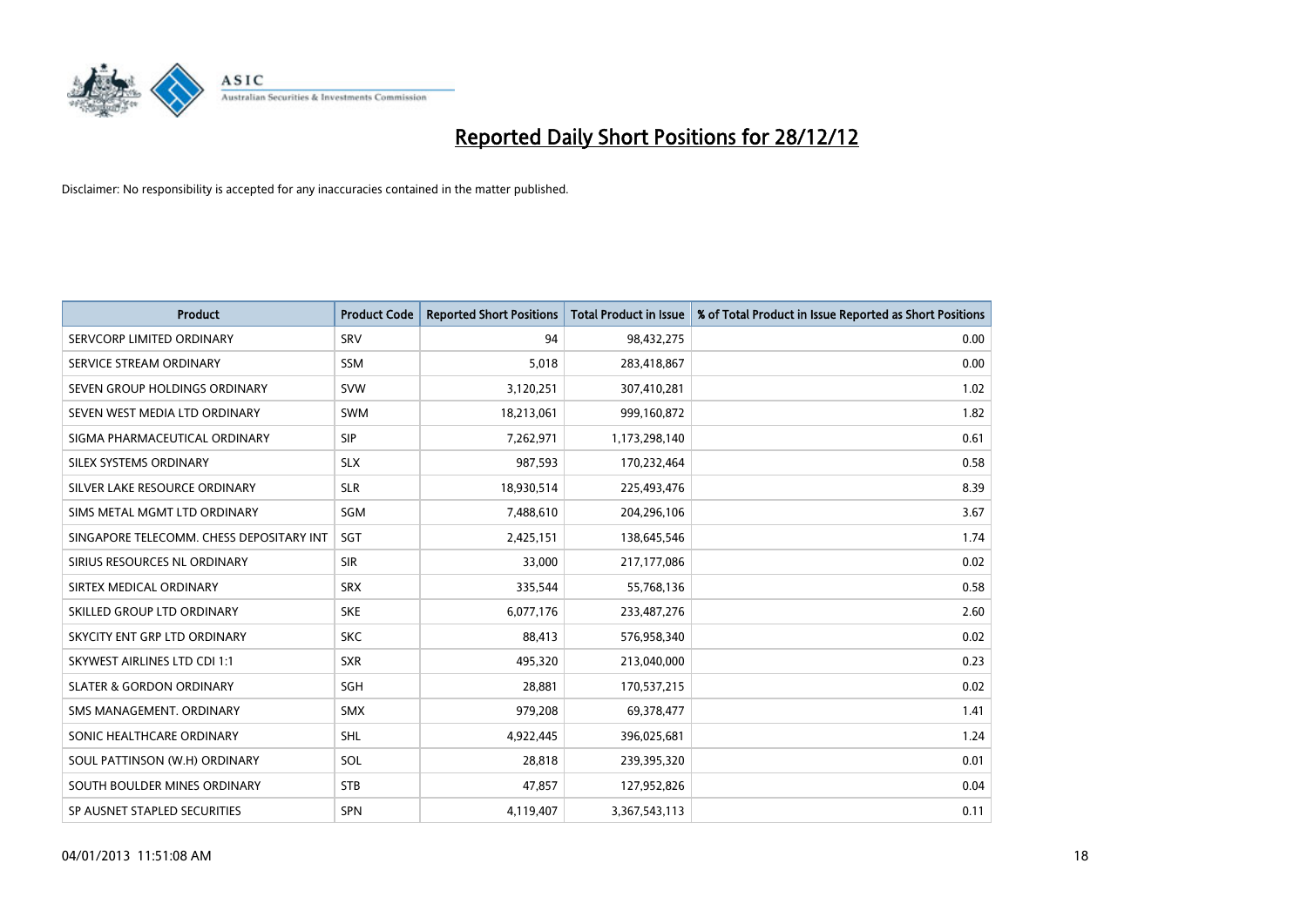

| <b>Product</b>                           | <b>Product Code</b> | <b>Reported Short Positions</b> | <b>Total Product in Issue</b> | % of Total Product in Issue Reported as Short Positions |
|------------------------------------------|---------------------|---------------------------------|-------------------------------|---------------------------------------------------------|
| SPARK INFRASTRUCTURE STAPLED NOTE & UNIT | SKI                 | 30,684,731                      | 1,326,734,264                 | 2.31                                                    |
| SPDR 200 FUND ETF UNITS                  | <b>STW</b>          | 23,619                          | 48,359,567                    | 0.05                                                    |
| SPDRMSCIAUSELECTHDY ETF UNITS            | SYI                 | 9,374                           | 2,407,545                     | 0.39                                                    |
| SPECIALTY FASHION ORDINARY               | <b>SFH</b>          | 1,949,875                       | 192,236,121                   | 1.02                                                    |
| ST BARBARA LIMITED ORDINARY              | <b>SBM</b>          | 1,700,446                       | 488,074,077                   | 0.36                                                    |
| STANMORE COAL LTD ORDINARY               | <b>SMR</b>          | 32,870                          | 207,827,090                   | 0.02                                                    |
| STARPHARMA HOLDINGS ORDINARY             | <b>SPL</b>          | 5,502,074                       | 283,640,060                   | 1.95                                                    |
| STHN CROSS MEDIA ORDINARY                | SXL                 | 18,654,956                      | 704,858,524                   | 2.65                                                    |
| STOCKLAND UNITS/ORD STAPLED              | SGP                 | 21,565,216                      | 2,202,657,963                 | 0.95                                                    |
| STRAITS RES LTD. ORDINARY                | SRO                 | 651,730                         | 1,164,150,159                 | 0.05                                                    |
| STW COMMUNICATIONS ORDINARY              | SGN                 | 81,047                          | 403,828,512                   | 0.02                                                    |
| SUNCORP GROUP LTD ORDINARY               | <b>SUN</b>          | 8,663,083                       | 1,286,600,980                 | 0.65                                                    |
| SUNDANCE ENERGY ORDINARY                 | <b>SEA</b>          | 2,284,586                       | 278,765,141                   | 0.82                                                    |
| SUNDANCE RESOURCES ORDINARY              | <b>SDL</b>          | 10,699,250                      | 3,066,227,034                 | 0.36                                                    |
| SUNLAND GROUP LTD ORDINARY               | <b>SDG</b>          | 118,391                         | 189,417,674                   | 0.06                                                    |
| SUPER RET REP LTD ORDINARY               | <b>SUL</b>          | 732,081                         | 196,382,811                   | 0.37                                                    |
| SYD AIRPORT STAPLED US PROHIBIT.         | SYD                 | 11,415,367                      | 1,861,210,782                 | 0.61                                                    |
| SYRAH RESOURCES ORDINARY                 | <b>SYR</b>          | 20,087                          | 134,107,089                   | 0.01                                                    |
| TABCORP HOLDINGS LTD ORDINARY            | <b>TAH</b>          | 11,569,266                      | 734,015,737                   | 1.58                                                    |
| TANAMI GOLD NL ORDINARY                  | <b>TAM</b>          | 380,637                         | 261,132,677                   | 0.16                                                    |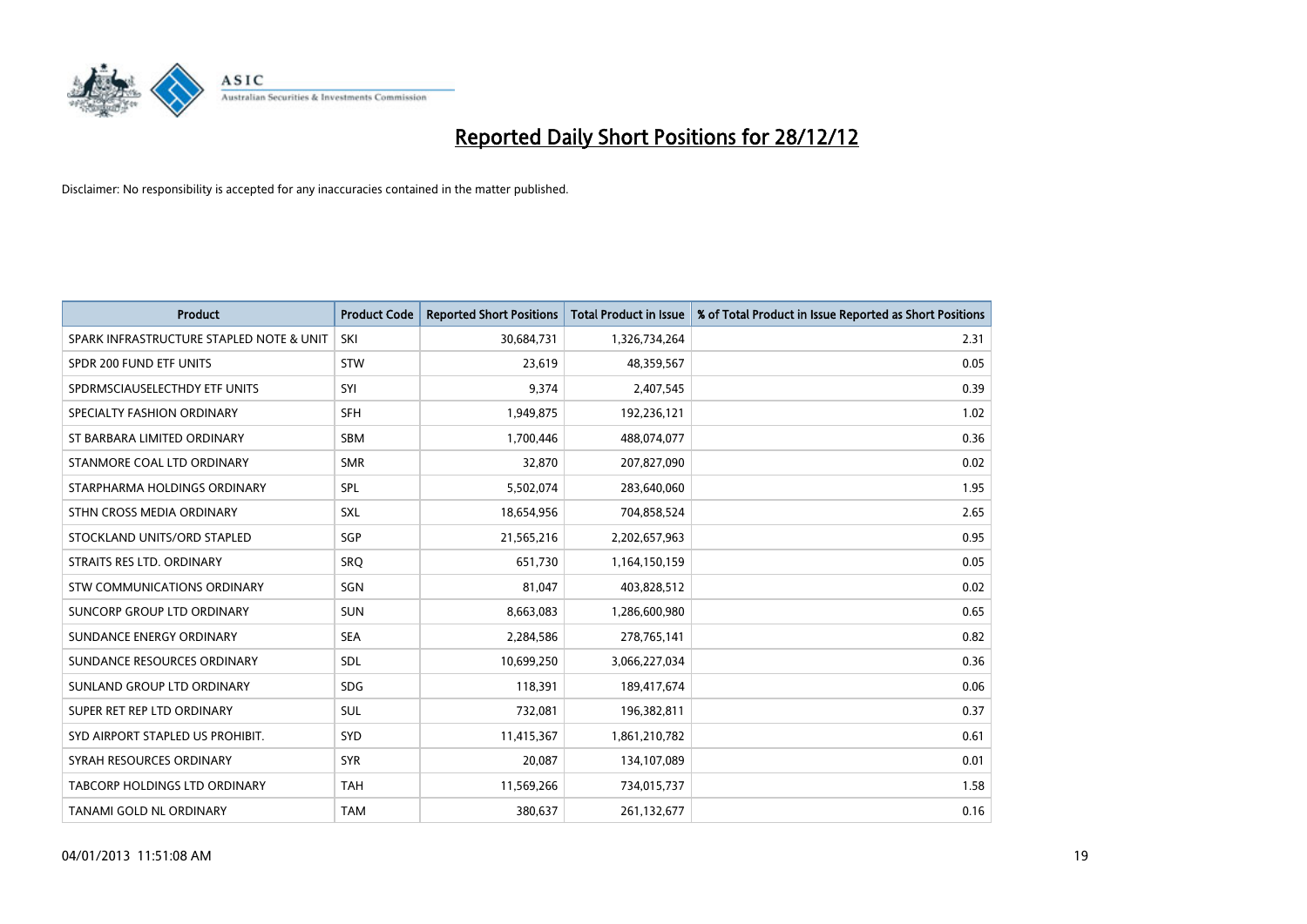

| <b>Product</b>                       | <b>Product Code</b> | <b>Reported Short Positions</b> | <b>Total Product in Issue</b> | % of Total Product in Issue Reported as Short Positions |
|--------------------------------------|---------------------|---------------------------------|-------------------------------|---------------------------------------------------------|
| TAP OIL LIMITED ORDINARY             | <b>TAP</b>          | 451,792                         | 241,295,311                   | 0.18                                                    |
| TASSAL GROUP LIMITED ORDINARY        | <b>TGR</b>          | 75,861                          | 146,304,404                   | 0.05                                                    |
| <b>TATTS GROUP LTD ORDINARY</b>      | <b>TTS</b>          | 6,550,574                       | 1,386,103,541                 | 0.47                                                    |
| <b>TECHNOLOGY ONE ORDINARY</b>       | <b>TNE</b>          | 49,811                          | 306,620,955                   | 0.02                                                    |
| <b>TELECOM CORPORATION ORDINARY</b>  | <b>TEL</b>          | 10,238,242                      | 1,824,673,847                 | 0.57                                                    |
| <b>TELSTRA CORPORATION, ORDINARY</b> | <b>TLS</b>          | 22,369,038                      | 12,443,074,357                | 0.17                                                    |
| TEN NETWORK HOLDINGS ORDINARY        | <b>TEN</b>          | 120,036,328                     | 2,312,328,771                 | 5.17                                                    |
| TERANGA GOLD CORP CDI 1:1            | <b>TGZ</b>          | 202,337                         | 163,248,235                   | 0.12                                                    |
| TEXON PETROLEUM LTD ORDINARY         | <b>TXN</b>          | 70,615                          | 245,339,848                   | 0.03                                                    |
| THE REJECT SHOP ORDINARY             | <b>TRS</b>          | 2,532,558                       | 26,092,220                    | 9.72                                                    |
| THORN GROUP LIMITED ORDINARY         | <b>TGA</b>          | 3,912,928                       | 146,784,042                   | 2.67                                                    |
| TIGER RESOURCES ORDINARY             | <b>TGS</b>          | 2,360,164                       | 673,470,269                   | 0.36                                                    |
| TOLL HOLDINGS LTD ORDINARY           | <b>TOL</b>          | 30,041,377                      | 717,133,875                   | 4.19                                                    |
| TOX FREE SOLUTIONS ORDINARY          | <b>TOX</b>          | 845,633                         | 115,989,858                   | 0.73                                                    |
| TPG TELECOM LIMITED ORDINARY         | <b>TPM</b>          | 2,885,002                       | 793,808,141                   | 0.37                                                    |
| TRADE ME GROUP ORDINARY              | <b>TME</b>          | 995,151                         | 396,017,568                   | 0.25                                                    |
| TRANSFIELD SERVICES ORDINARY         | <b>TSE</b>          | 5,179,112                       | 512,457,716                   | 1.01                                                    |
| TRANSPACIFIC INDUST. ORDINARY        | <b>TPI</b>          | 6,397,204                       | 1,578,563,490                 | 0.39                                                    |
| TRANSURBAN GROUP TRIPLE STAPLED SEC. | <b>TCL</b>          | 6,571,243                       | 1,462,379,803                 | 0.41                                                    |
| TREASURY WINE ESTATE ORDINARY        | <b>TWE</b>          | 19,641,073                      | 647,227,144                   | 3.00                                                    |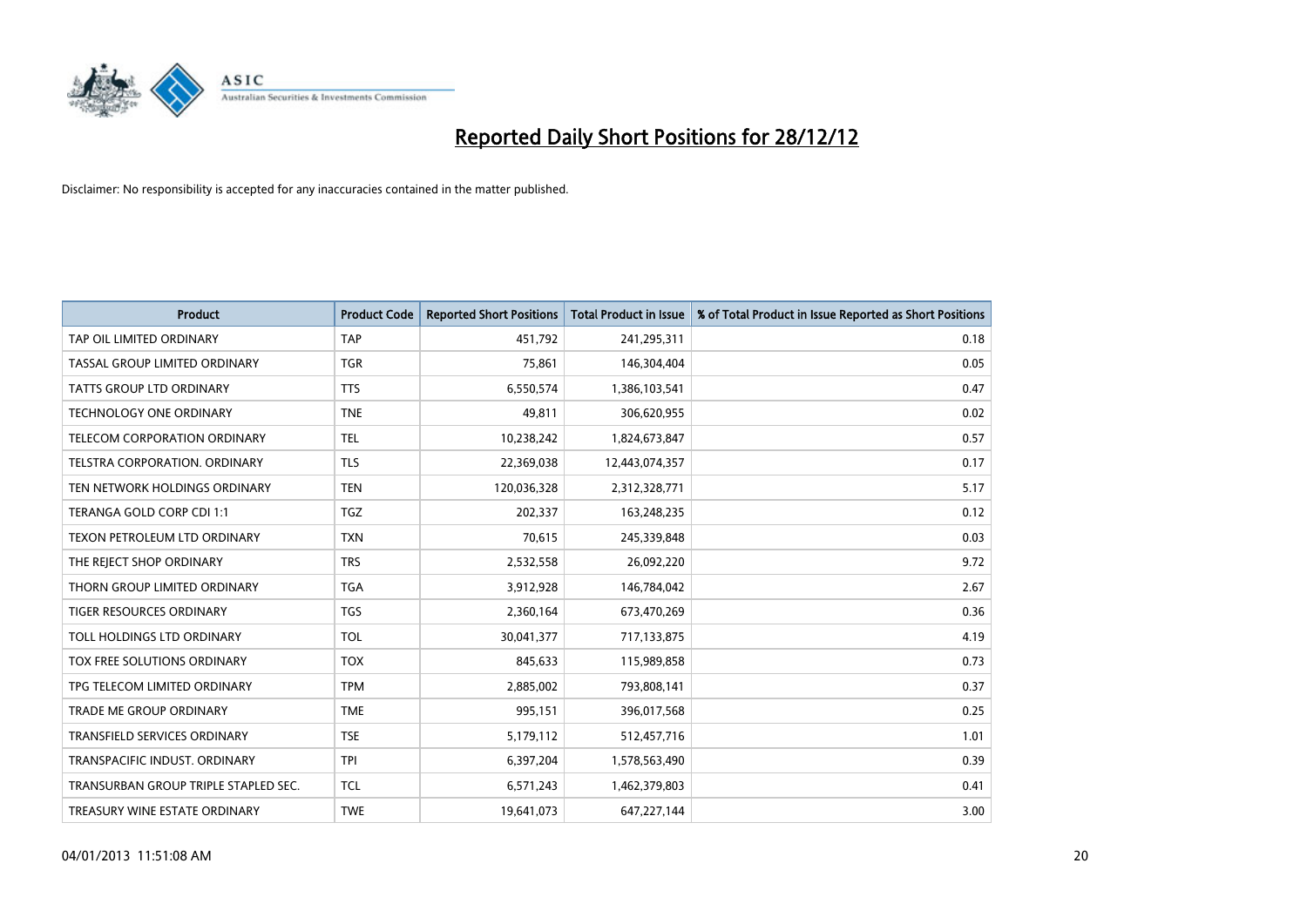

| <b>Product</b>                         | <b>Product Code</b> | <b>Reported Short Positions</b> | <b>Total Product in Issue</b> | % of Total Product in Issue Reported as Short Positions |
|----------------------------------------|---------------------|---------------------------------|-------------------------------|---------------------------------------------------------|
| TROY RESOURCES LTD ORDINARY            | <b>TRY</b>          | 70.809                          | 91,318,649                    | 0.08                                                    |
| UGL LIMITED ORDINARY                   | <b>UGL</b>          | 5,991,588                       | 166,315,038                   | 3.62                                                    |
| UXC LIMITED ORDINARY                   | <b>UXC</b>          | 508,441                         | 308,056,885                   | 0.15                                                    |
| <b>VENTURE MINERALS ORDINARY</b>       | <b>VMS</b>          | 227,760                         | 287,320,170                   | 0.08                                                    |
| <b>VIRGIN AUS HLDG LTD ORDINARY</b>    | <b>VAH</b>          | 41,588,494                      | 2,455,775,111                 | 1.69                                                    |
| <b>VOCUS COMMS LTD ORDINARY</b>        | <b>VOC</b>          | 78,411                          | 77,111,341                    | 0.10                                                    |
| <b>WATPAC LIMITED ORDINARY</b>         | <b>WTP</b>          | 8,701                           | 184,332,526                   | 0.00                                                    |
| <b>WDS LIMITED ORDINARY</b>            | <b>WDS</b>          | 7                               | 144,740,614                   | 0.00                                                    |
| WEBJET LIMITED ORDINARY                | <b>WEB</b>          | 221,943                         | 78,010,374                    | 0.28                                                    |
| <b>WESFARMERS LIMITED ORDINARY</b>     | <b>WES</b>          | 30,237,131                      | 1,006,645,953                 | 3.00                                                    |
| WESFARMERS LIMITED PARTIALLY PROTECTED | <b>WESN</b>         | 40,633                          | 150,547,645                   | 0.03                                                    |
| <b>WESTERN AREAS NL ORDINARY</b>       | <b>WSA</b>          | 12,280,934                      | 192,893,794                   | 6.36                                                    |
| WESTERN DESERT RES. ORDINARY           | <b>WDR</b>          | 253,575                         | 340,998,537                   | 0.07                                                    |
| WESTFIELD GROUP ORD/UNIT STAPLED SEC   | <b>WDC</b>          | 3,878,140                       | 2,228,403,362                 | 0.14                                                    |
| WESTFIELD RETAIL TST UNIT STAPLED      | <b>WRT</b>          | 16,019,182                      | 3,054,166,195                 | 0.52                                                    |
| WESTPAC BANKING CORP ORDINARY          | <b>WBC</b>          | 31,449,084                      | 3,103,729,084                 | 0.95                                                    |
| WHITE ENERGY COMPANY ORDINARY          | <b>WEC</b>          | 585,844                         | 322,974,494                   | 0.18                                                    |
| <b>WHITEHAVEN COAL ORDINARY</b>        | <b>WHC</b>          | 63,133,926                      | 1,014,164,422                 | 6.21                                                    |
| WHK GROUP LIMITED ORDINARY             | <b>WHG</b>          | 90,356                          | 265,200,652                   | 0.03                                                    |
| WOODSIDE PETROLEUM ORDINARY            | <b>WPL</b>          | 1,938,040                       | 823,910,657                   | 0.21                                                    |